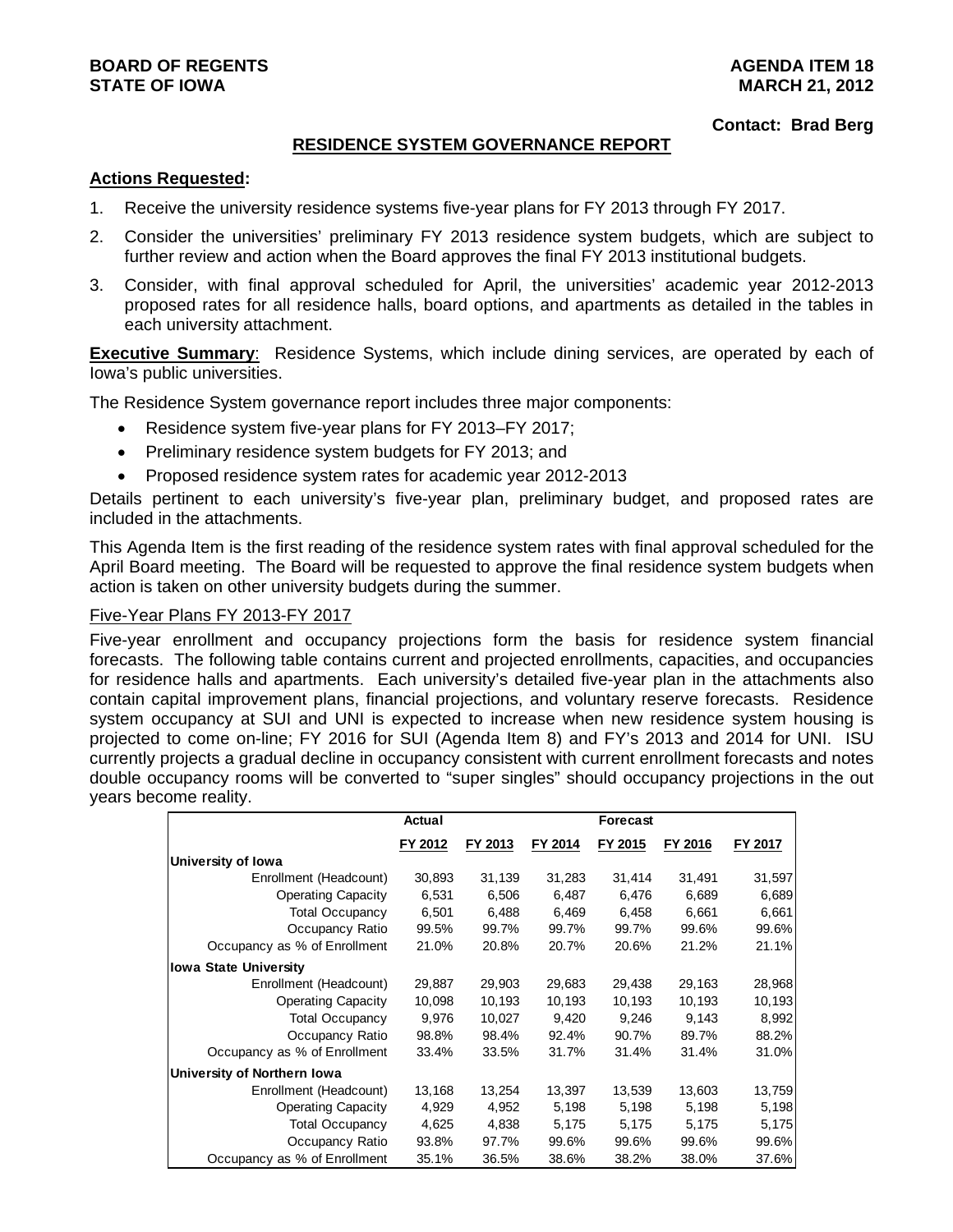# **BOARD OF REGENTS** AGENUS AGENDA ITEM 18 **STATE OF IOWA** PAGE 2

## Preliminary FY 2013 Residence System Budget Summary

The FY 2013 budgets were developed considering the expected number of occupants, purchased meal plans, estimated operating cost increases, projected infrastructure improvements, and the debt service requirements of the systems. The following table compares revenues and expenditures from the preliminary FY 2013 budget to FY 2012 estimates and to the FY 2012 Board-approved budget. SUI's residence system FY 2013 budgeted net revenues are less than FY 2012 primarily due to the additional debt service from the proposed new residence hall. ISU's system net revenue is also expected to decline as expenses are budgeted to increase more than revenue given the low proposed rate increase. UNI budgets FY 2013 net revenue to exceed FY 2012 given the occupancy increase from Panther Village Phase 1 in Fall 2012.

|                                    | <b>Current Year</b> | <b>Current Year</b> |            | Next Year          |                     |     |                     |
|------------------------------------|---------------------|---------------------|------------|--------------------|---------------------|-----|---------------------|
|                                    | Approved            |                     | Revised    | Preliminary        | FY <sub>13</sub> to |     | FY <sub>13</sub> to |
|                                    | <b>Budget</b>       |                     | Estimates  | <b>Budget</b>      | <b>FY 12 Est.</b>   |     | FY 12 Bud.          |
|                                    | FY 2012             |                     | FY 2012    | FY 2013            | \$ Change           |     | \$ Change           |
| <b>SUI</b>                         |                     |                     |            |                    |                     |     |                     |
| Gross Revenue                      | \$<br>63,108,956    | \$                  | 63,362,229 | \$<br>64,777,160   | \$1,414,931         | \$  | 1,668,204           |
| <b>Expenditures for Operations</b> | \$<br>49,140,441    | \$.                 | 48,454,423 | \$<br>50,519,729   | \$2,065,306         | S   | 1,379,288           |
| Debt Service & Mand Transfers      | \$<br>5,316,930     | \$                  | 5,303,627  | \$<br>7,134,453    | \$1,830,826         | \$  | 1,817,523           |
| Net Revenue                        | \$<br>8,651,585     | \$.                 | 9,604,179  | \$<br>7,122,978    | \$(2,481,201)       | S   | (1,528,607)         |
| Net Rev as % of Gross Rev          | 13.7%               |                     | 15.2%      | 11.0%              |                     |     |                     |
| <b>ISU</b>                         |                     |                     |            |                    |                     |     |                     |
| Gross Revenue                      | \$<br>82,379,287    | \$                  | 83,173,143 | \$<br>84, 341, 329 | \$1,168,186         | \$  | 1,962,042           |
| <b>Expenditures for Operations</b> | \$<br>58,593,003    | \$.                 | 58,491,231 | \$<br>61,553,559   | \$3,062,328         | \$. | 2,960,556           |
| Debt Service & Mand Transfers      | \$<br>11,372,042    | \$                  | 11,177,527 | \$<br>11,002,919   | S<br>(174, 608)     | -\$ | (369, 123)          |
| Net Revenue                        | \$<br>12,414,242    | -\$                 | 13,504,385 | \$<br>11,784,851   | \$(1,719,534)       | -\$ | (629, 391)          |
| Net Rev as % of Gross Rev          | 15.1%               |                     | 16.2%      | 14.0%              |                     |     |                     |
| <b>UNI</b>                         |                     |                     |            |                    |                     |     |                     |
| <b>Gross Revenue</b>               | \$<br>37,675,032    | S                   | 37,111,733 | \$<br>38,995,051   | \$1,883,318         | \$  | 1,320,019           |
| <b>Expenditures for Operations</b> | \$<br>27,226,376    | \$                  | 26,565,129 | \$<br>28,029,498   | \$1,464,369         | \$  | 803,122             |
| Debt Service & Mand Transfers      | \$<br>6,102,924     | \$                  | 5,202,938  | \$<br>5,317,986    | \$<br>115,048       | \$  | (784, 938)          |
| Net Revenue                        | \$<br>4,345,732     | \$                  | 5,343,666  | \$<br>5,647,567    | 303,901<br>\$       | \$  | 1,301,835           |
| Net Rev as % of Gross Rev          | 11.5%               |                     | 14.4%      | 14.5%              |                     |     |                     |

### Proposed Rates for Academic Year 2012-2013

While the universities offer many room and board options, the Board has historically used the double occupancy room rate with full board as a measure to compare historical room and board rates among the universities. Detailed FY 2013 rate proposals for each university are contained in the attachments. The proposed FY 2013 double occupancy room with full board rates are as follows:

|                             | <b>Double Occupancy Rooms with Full Board</b> |          |                         |       |  |  |  |  |  |  |  |  |
|-----------------------------|-----------------------------------------------|----------|-------------------------|-------|--|--|--|--|--|--|--|--|
|                             |                                               | Proposed |                         |       |  |  |  |  |  |  |  |  |
|                             | FY 2012                                       | FY 2013  | lncrease Amt Increase % |       |  |  |  |  |  |  |  |  |
| University of lowa          | \$8,042                                       | \$8.343  | \$301                   | 3.74% |  |  |  |  |  |  |  |  |
| Iowa State University       | \$7,621                                       | \$7,722  | \$101                   | 1.33% |  |  |  |  |  |  |  |  |
| University of Northern Iowa | \$7,426                                       | \$7,597  | \$171                   | 2.30% |  |  |  |  |  |  |  |  |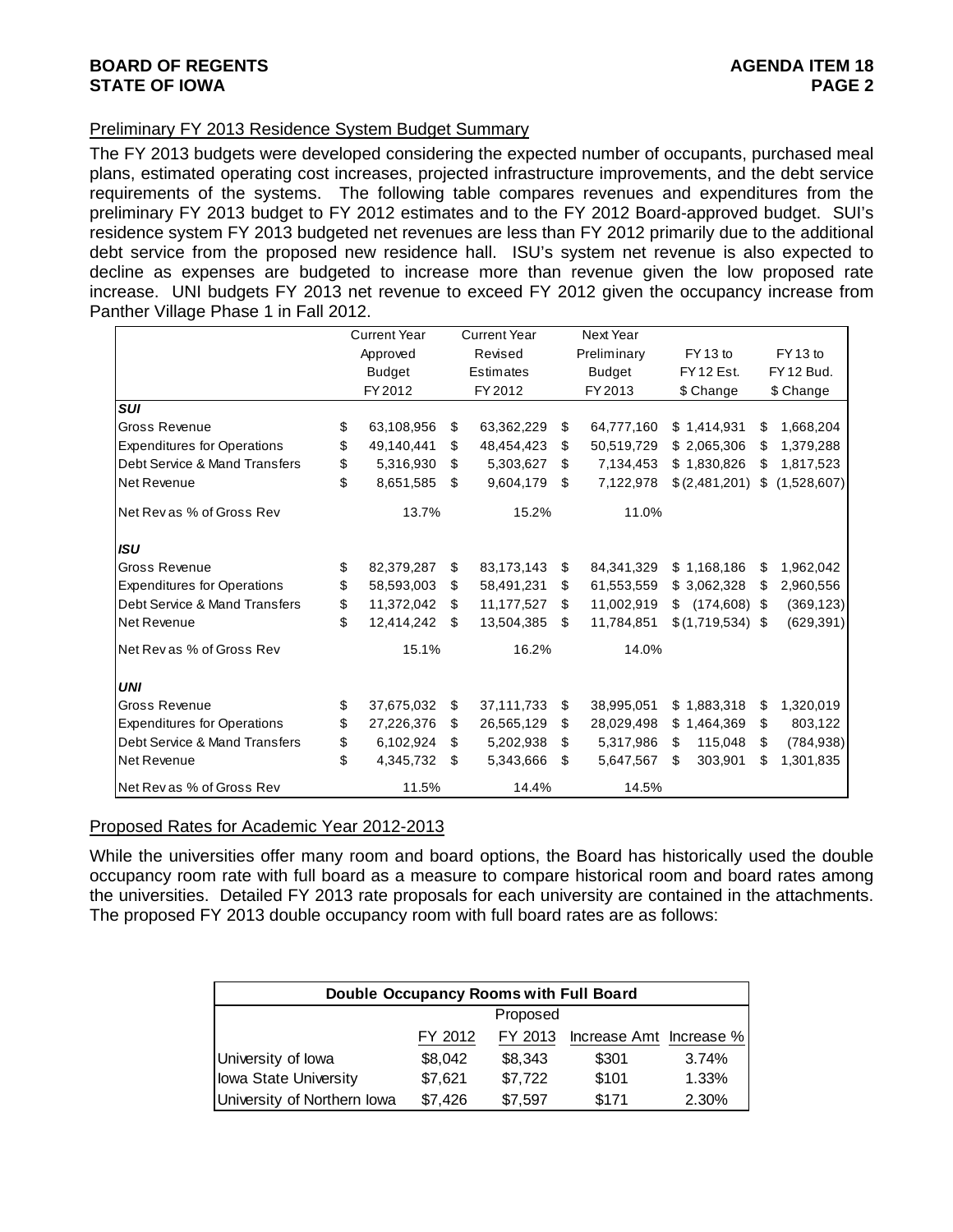The residence systems are self supporting operations that do not receive state-appropriated funds for operations or capital improvements. Each residence system operates in a unique competitive environment with individual capital and operational needs which contribute to rate variations for each system. The bond covenants for each system legally restrict the use of funds for purposes solely within each respective residence system. The following table provides a ten-year average of rate increases for double occupancy rooms with full board; the proposed FY 2013 rate increase is substantially lower than the ten-year average at each university.

|         |          | Ten-Year Average Rate Increase |
|---------|----------|--------------------------------|
|         | FY 03-12 | Proposed FY 13                 |
| SUI     | 5.6%     | 3.7%                           |
| ISU     | 5.1%     | 1.3%                           |
| UNI     | 5.4%     | 2.3%                           |
| Average | 5.4%     | 2.4%                           |

The university residence systems have presented the proposed residence system rates to representatives of their student residents. SUI's Associated Residence Hall executive board expressed no reservations with the proposed rates. ISU's three student housing councils support the proposed rates for FY 2013. UNI's student Residence Hall Association indicated the students were satisfied with the low rate increase.

Comparing the proposed room and board rates and the undergraduate tuition/fee rates for FY 2013 with those from FY 2012, results in incremental costs of \$593 (3.75%) at SUI, \$341 (2.26%) at ISU, and \$456 (3.09%) at UNI.

|                             |               | <b>Combined Tuition and Fees, Double Occupancy with Full Board</b> |          |          |             |          |
|-----------------------------|---------------|--------------------------------------------------------------------|----------|----------|-------------|----------|
|                             |               | Proposed                                                           |          |          |             |          |
|                             | FY 2013       | FY 2013                                                            | FY2013   | FY 2012  | Incremental | Percent  |
|                             | Tuition, Fees | Room and Board                                                     | Total    | Total    | Cost        | Increase |
| University of Iowa          | \$8,057       | \$8.343                                                            | \$16,400 | \$15,807 | \$593       | 3.75%    |
| Iowa State University       | \$7.726       | \$7.722                                                            | \$15,448 | \$15,107 | \$341       | 2.26%    |
| University of Northern Iowa | \$7,635       | \$7.597                                                            | \$15,232 | \$14,776 | \$456       | 3.09%    |

# Improvement Fund Transfers

Voluntary reserves are comprised of the revenue, operations and maintenance, improvement, and system funds. The voluntary reserves of the residence systems are essential to provide working capital and security to bondholders should there be unanticipated events which would adversely affect occupancy levels or net revenues. Voluntary reserves are used to pay for capital expenditures and to provide cash flow for fixed expenses during the summer months.

Bond covenants require the Board to approve the transfer of funds to the improvement fund from the system funds. The Regent universities currently anticipate requesting transfers of the following amounts at the April 2012 meeting:

- University of Iowa  $$9,429,796$
- Iowa State University \$12,300,000
- University of Northern Iowa \$ 2,557,000

## Fire/Life Safety

The Residence Systems at Iowa's public universities are committed to providing safe and compliant facilities for students, staff, and guests. The universities have worked in conjunction with local fire safety officials, the State Fire Marshal's Office, university public safety offices, and internal health and safety units to train students and staff, establish policies, perform fire drills, and update, implement and maintain fire safety best practices. All of these entities contribute to and play a significant role in the success and implementation of fire safety related programs. Specific fire safety information for each university is contained in the attachments.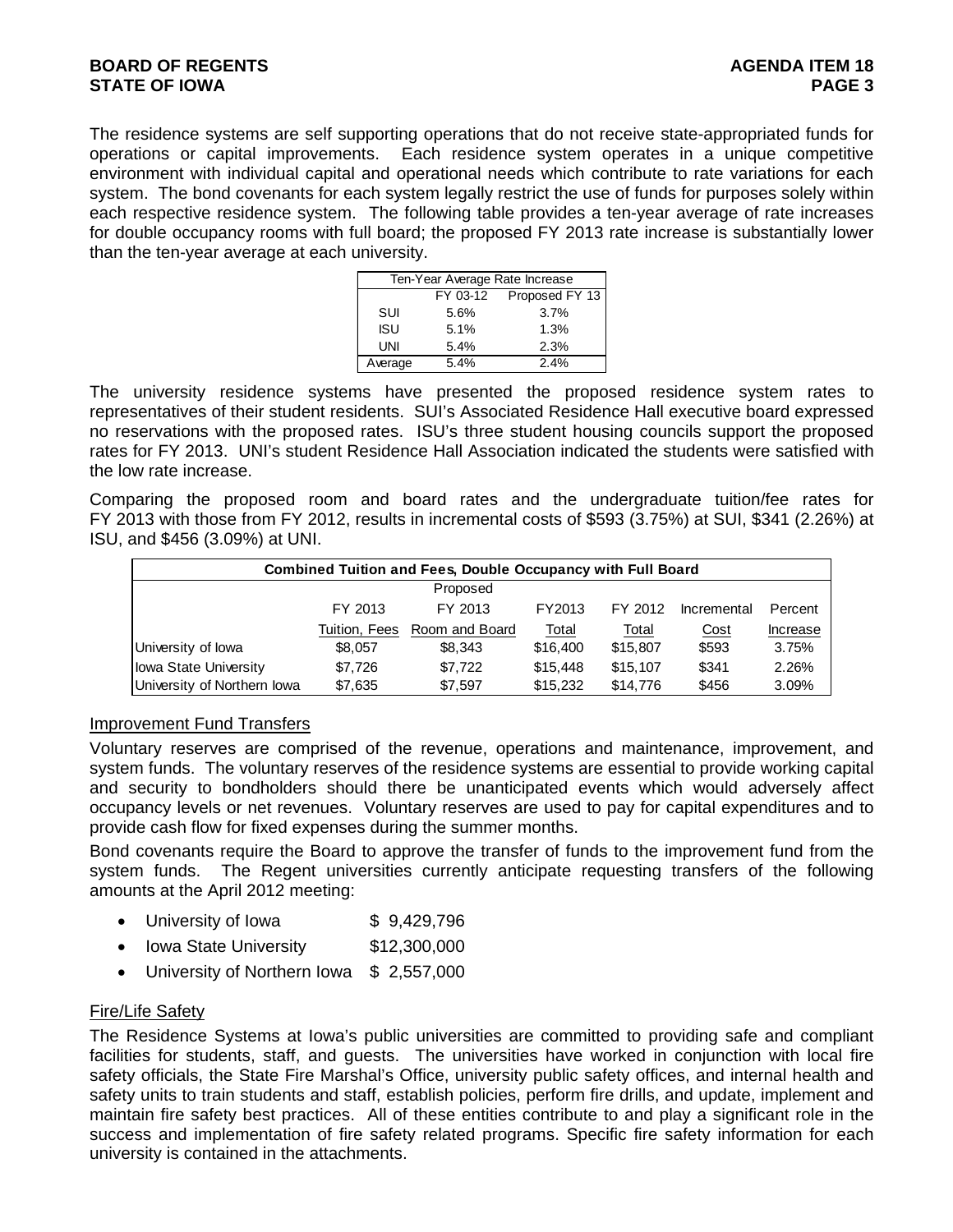# **UNIVERSITY OF IOWA UNIVERSITY HOUSING & DINING**

Two strategic imperatives drive residence system planning at the University of Iowa:

- Increasing enrollments. Fall 2010 and Fall 2011 year student enrollments set new records and Fall 2012 projections suggest that the next entering class will be comparable. The University continues to aspire to offer on campus housing to all entering students, because student outcomes are demonstrably better for entering students who live on campus than for those that live off campus.
- Commitment to student success. With 91.4% of students beginning their college experience living on campus, the residence halls provide a favorable venue for initiatives designed to support the success of first year students. The University also seeks to house a greater proportion of sophomores, juniors, and seniors, because the on campus living environment has the potential to contribute to their success as well**.**

Agenda Item 8 requests approval of the schematic design and project description and budget for the proposed new West Campus Residence Hall. The project would construct a new residence hall to provide housing for 501 freshman and returning students within a ten-floor structure. The project also includes a two-story public area with gathering space, study/teamwork space and a grab & go food service to serve not only the students residing in the new hall, but also residents in the other halls on the west side of the river. The impact of the proposed new residence hall is included in the five-year plan and the preliminary budget.

### Five–Year Plan – page 6

- Based on admissions indicators and housing application numbers received to date, a class size of 4,500-4,700 new first-time freshmen is currently projected for Fall 2012. Projections for Fall 2013 through Fall 2016 indicate that total enrollment for the next five years will gradually increase from 31,139 to 31,597 students. Based on these enrollment projections, the residence halls are expected to be fully occupied through FY 2017 and the apartments are projected to remain 97% occupied during this time.
- The University is continuing to develop a long-range plan for the future of University Apartments. In the meantime, the University attempts to maintain affordable rates for the apartments, committing the necessary financial resources to keep the apartments safe, secure, and functional for its tenants, but not investing significant amounts of capital to renovate the existing structures. Future accommodation of University apartment demand includes consideration of a University and private developer partnership.
- As the first year class has grown and is projected to remain consistent in size with the past two years, University Housing & Dining (UH&D) continues to provide off campus space for returning students so that the main campus traditional rooms can be utilized by first year students. UH&D currently leases 171 beds at the Lodge (now named Hawks Ridge) to house transfer and older first year students, and Centerstone Apartments, which provides 117 beds for returning honors students. This arrangement will likely continue through July of 2015, when the new residence hall is scheduled to come on line.
- Voluntary reserve balances, are expected to be \$12.5 million on June 30, 2012, and remain relatively stable through the end of FY 2017. To keep up with necessary replacements and repairs, minimize deferred maintenance, and fund projects included in the department's master plan (excluding new construction), spending from reserves will average \$9 million per year. This excludes major capacity increase projects. Improvement projects to be funded from reserves include fire suppression improvements for remaining "low-rise" buildings (all high-rise residence halls are equipped with fire suppression), a series of restroom renovations, and improvements to lounge space and student living areas.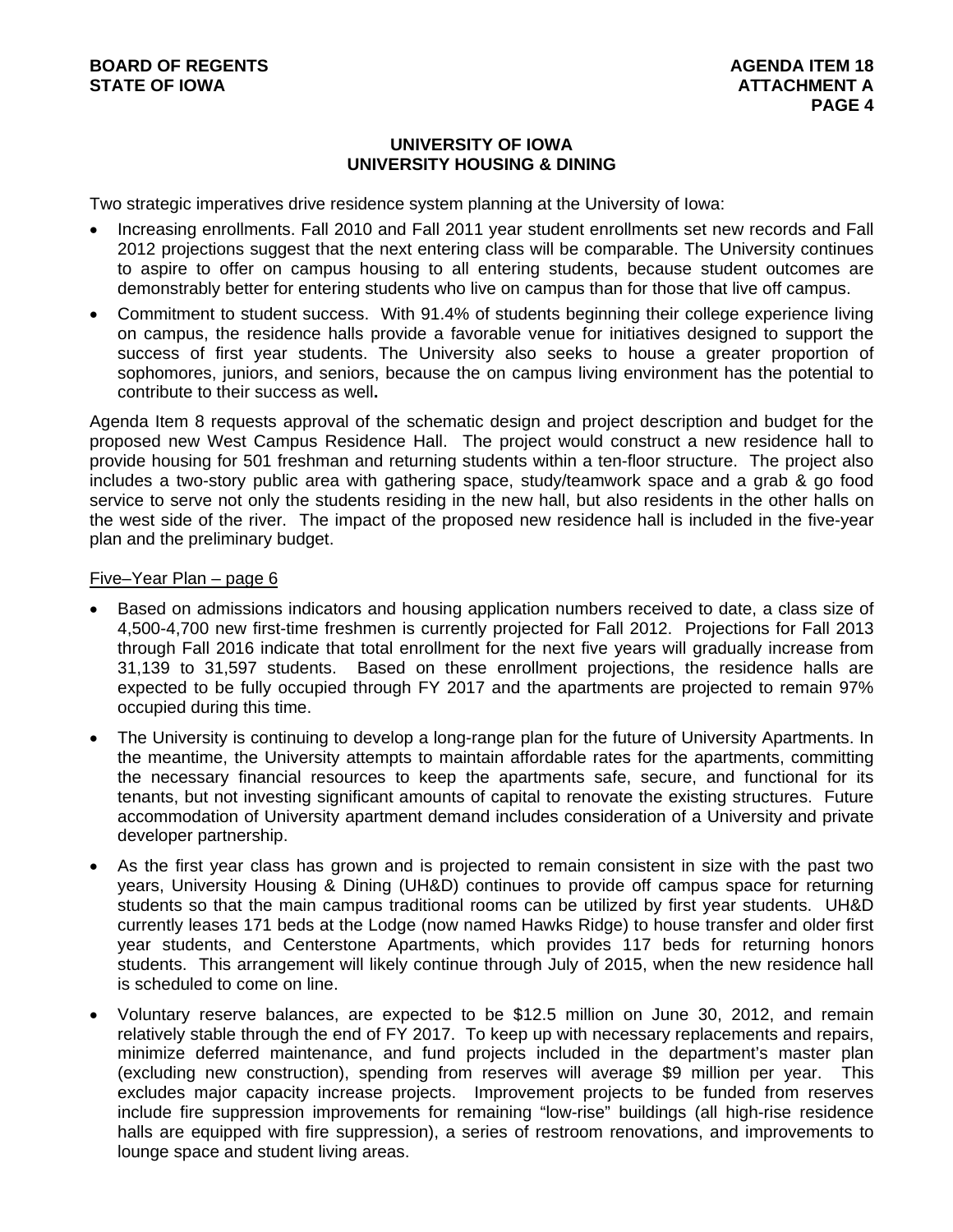# **BOARD OF REGENTS** AGENDA ITEM 18 **STATE OF IOWA AND RESERVE A LOCAL CONSUMING A LOCAL CONSUMING A LOCAL CONSUMING A LOCAL CONSUMING A LOCAL CONSUMING A LOCAL CONSUMING A LOCAL CONSUMING A LOCAL CONSUMING A LOCAL CONSUMING A LOCAL CONSUMING A LOCAL CONSUMI**

- UH&D assumed responsibility for all dining operations (other than UIHC) at the University on July 1, 2011. The new dining organization includes the dining facilities at Burge and Hillcrest, campus convenience stores, retail dining at the Iowa Memorial Union and satellite operations across campus, and catering services on campus as well as at Kinnick Stadium and Carver-Hawkeye Arena. Students have benefitted from the portability of their meal plans at campus retail outlets. The consolidated operation better utilizes resources and has eliminated duplication of effort.
- The flood of 2008 greatly impacted Mayflower Residence Hall and severely damaged 76 Hawkeye Court apartments. While the majority of Mayflower was re-opened, the department continues to work with State Homeland Security (SUI's FEMA grantee), University Risk Management, and Facilities Management to mitigate future flooding. Agenda Item 10 contains a timetable related to flood mitigation efforts. The Board approved an abandonment resolution to raze the 76 Hawkeye Court apartments and the University is working with State Homeland Security to finalize demolition of the damaged units, anticipated in the latter part of 2012.

## FY 2013 Preliminary Budget – page 7

- First-time freshmen from high school remain the primary occupants of the residence halls. Consistent with the past two years, the Fall 2012 new first-time freshmen from high school class is projected to be 4,500-4,700 students. Based on that projection and the expected number of current residents reapplying for housing, the residence hall occupancy will briefly exceed operating capacity in Fall 2012. As in the past, some students will be accommodated in temporary space until permanent beds become available.
- Total planned operating capacity of the residence halls for Fall 2012 is 5,910 beds, a slight decrease from the current year due to the continuation of system-wide restroom renovation projects. Apartment housing capacity and occupancy are expected to remain stable in Fall 2012 with 578 of the 596 units being occupied. Although families and students with children are given priority for the apartments, approximately 60% of the apartments are currently occupied by single students with no children.
- The preliminary budget for FY 2013 projects net revenues of \$14.3 million, slightly less than FY 2012 estimates largely due to additional debt service related to the proposed new residence hall. Bond covenants establish a minimum debt service coverage ratio of 135%, i.e. net revenues must be at least 1.35 times the annual debt service. Including the debt service for the proposed new residence hall, the FY 2013 debt service coverage ratio is expected to be 218%.
- For FY 2013, a 3.75% overall rate increase is proposed to cover projected increases in operating costs and to fund the department's ongoing capital plan. All proposed FY 2013 room and board rates are provided on page 8. The proposed FY 2013 rate for the traditional double room with full board of \$8,343 represents a 3.74% increase when compared to FY 2012 rates. All room rates include \$200 Hawkeye Dollars, which can be used in any laundry facility, dining hall, convenience store, or other retail outlet on campus operated by UH&D. There is no proposed increase (0%) in the FY 2013 rate for University Apartments when compared to FY 2012.
- The only fee currently for residential students is a one-time \$50 administrative fee charged the first time a student applies for housing. UH&D proposes increasing the one-time fee to \$75 beginning with the Fall 2012 semester which will allow all students who choose to participate in the summer orientation program to stay in the residence halls without charge. The orientation program is a central element of the University's plans to support student success at the University.
- The outstanding bond principal was \$45.8 million as of June 30, 2011. The annual debt service included in the FY 2013 preliminary budget is \$6.5 million. Refunding bonds sold in March 2011 resulted in a net present value savings of approximately \$0.6 million and an annual cash flow savings of approximately \$115,000.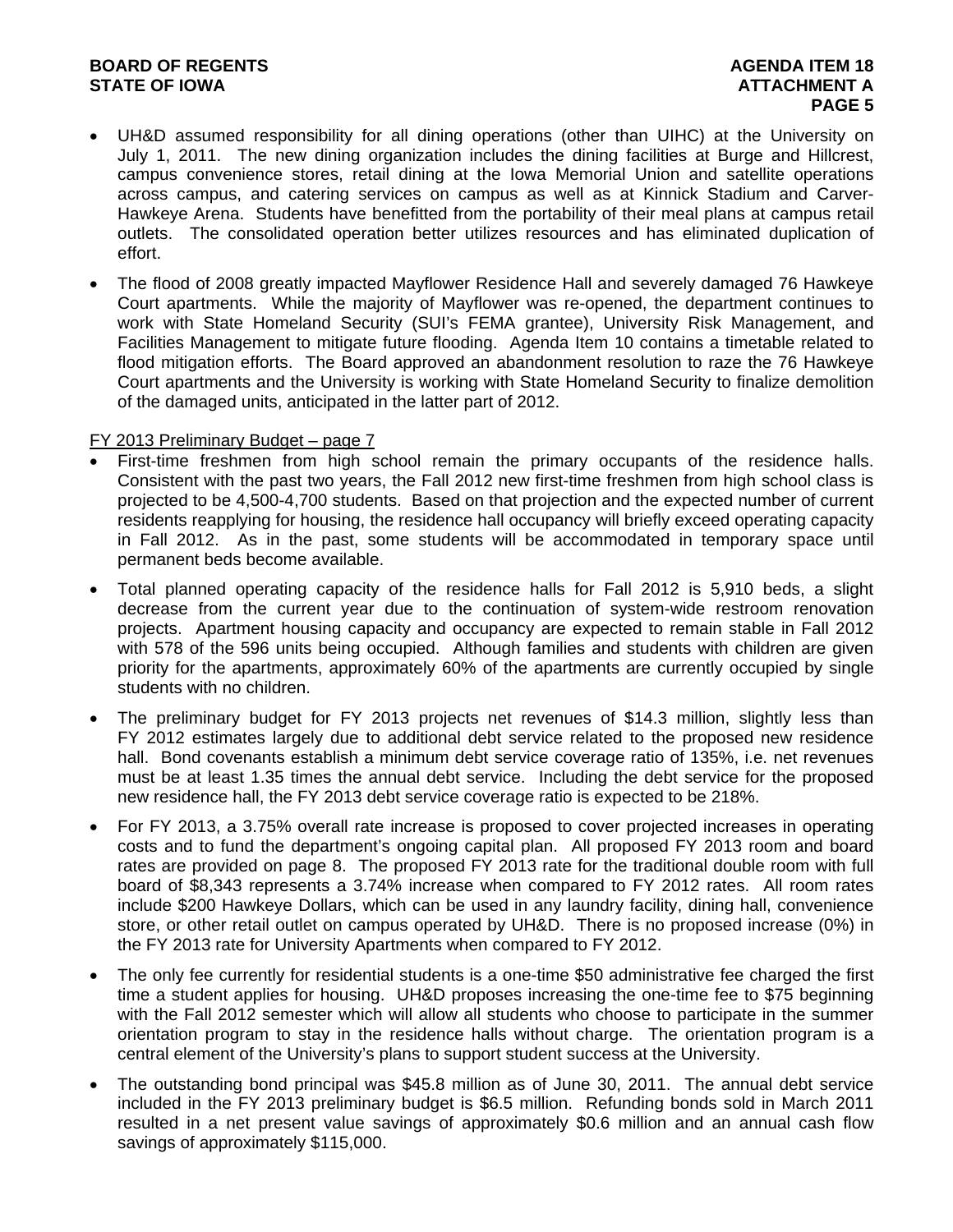# **BOARD OF REGENTS**<br> **BOARD OF REGENTS**<br> **STATE OF IOWA**<br> **ATTACHMENT A**

# **University of Iowa's Five Year Plan Summary University Housing**

(Dollars in Thousands)

|                                             | Actual       | Estimated    | Proposed     |              | <b>Constant Dollars</b> |        |    |        |    |        |
|---------------------------------------------|--------------|--------------|--------------|--------------|-------------------------|--------|----|--------|----|--------|
|                                             | FY 11        | FY 12        | FY 13        | FY 14        |                         | FY 15  |    | FY 16  |    | FY 17  |
| 1 - ENROLLMENT & OCCUPANCY                  |              |              |              |              |                         |        |    |        |    |        |
| (a) Fall Enrollment Head Count              | 30,825       | 30,893       | 31,139       | 31,283       |                         | 31,414 |    | 31,491 |    | 31,597 |
| Residence Hall Housing*                     |              |              |              |              |                         |        |    |        |    |        |
| (b) Current Operating Capacity (# of beds)  | 5,799        | 5,934        | 5,910        | 5,891        |                         | 5,880  |    | 6,083  |    | 6,083  |
| (c) Occupancy (permanent beds)              | 5,827        | 5,923        | 5,910        | 5,891        |                         | 5,880  |    | 6,083  |    | 6,083  |
| (d) Occupancy Ratio                         | 100.5%       | 99.8%        | 100.0%       | 100.0%       |                         | 100.0% |    | 100.0% |    | 100.0% |
| <b>Apartment Housing</b>                    |              |              |              |              |                         |        |    |        |    |        |
| (e) Current Operating Capacity (Units)      | 597          | 597          | 596          | 596          |                         | 596    |    | 596    |    | 596    |
| (f) Units Occupied                          | 584          | 578          | 578          | 578          |                         | 578    |    | 578    |    | 578    |
| (g) Occupancy Ratio                         | 97.8%        | 96.8%        | 97.0%        | 97.0%        |                         | 97.0%  |    | 97.0%  |    | 97.0%  |
| 2 - CAPITAL IMPROVEMENTS & REPAIRS          |              |              |              |              |                         |        |    |        |    |        |
| (a) Improvements from Bond Proceeds         | \$           | \$           | \$<br>14,000 | \$<br>14,000 | \$                      | 14,000 | \$ | 10,000 | \$ |        |
| (b) Improvements from Voluntary Reserves    | 8,681        | 11,527       | 6,625        | 8,624        |                         | 8,999  |    | 8,877  |    | 8,990  |
| (c) Repairs from Current Revenues           | 5,080        | 5,671        | 5,834        | 5,834        |                         | 5,834  |    | 6,259  |    | 6,259  |
| (d) Gross Square Feet Maintained (000's)    | 2,284        | 2,284        | 2,284        | 2,284        |                         | 2,284  |    | 2,461  |    | 2,461  |
| 3 - OPERATING REVENUES & EXPENDITURES       |              |              |              |              |                         |        |    |        |    |        |
| (a) Total Revenues                          | \$<br>53,622 | \$<br>63,362 | \$<br>64,777 | \$<br>65,866 | \$                      | 66,997 | \$ | 69,274 | \$ | 69,285 |
| (b) Less Expenditures (Excluding Univ O.H.) | 37,808       | 48,454       | 50,520       | 50,505       |                         | 50,497 |    | 50,597 |    | 50,597 |
| (c) Net Operating Revenues                  | 15,814       | 14,908       | 14,257       | 15,361       |                         | 16,500 |    | 18,677 |    | 18,688 |
| (d) Less Mandatory Transfers                | 600          | 600          | 600          | 600          |                         | 600    |    | 600    |    | 600    |
| (e) Less Debt Service                       | 4,788        | 4,704        | 6,556        | 6,577        |                         | 8,595  |    | 8,589  |    | 8,606  |
| (f) Net to Voluntary Reserves               | \$<br>10,426 | \$<br>9,604  | \$<br>7,101  | \$<br>8,184  | \$                      | 7,305  | \$ | 9,488  | \$ | 9,482  |
| 4 - VOLUNTARY (UNRESTRICTED) RESERVES       |              |              |              |              |                         |        |    |        |    |        |
| (a) Beginning Balance                       | \$<br>12,579 | \$<br>14,442 | \$<br>12,543 | \$<br>13,021 | \$                      | 12,570 | \$ | 10,853 | \$ | 11,427 |
| (b) Add Mandatory Transfers from (3d)       | 600          | 600          | 600          | 600          |                         | 600    |    | 600    |    | 600    |
| (c) Add Net to Voluntary Reserves from (3f) | 10,426       | 9,604        | 7,101        | 8,184        |                         | 7,305  |    | 9,488  |    | 9,482  |
| (d) Less Improvements (2b) & Other Costs    | 9,163        | 12,103       | 7,223        | 9,235        |                         | 9,622  |    | 9,514  |    | 9,639  |
| (e) Year-End Balance                        | \$<br>14,442 | \$<br>12,543 | \$<br>13,021 | \$<br>12,570 | \$                      | 10,853 | \$ | 11,427 | \$ | 11,870 |
|                                             |              |              |              |              |                         |        |    |        |    |        |

\*includes leased space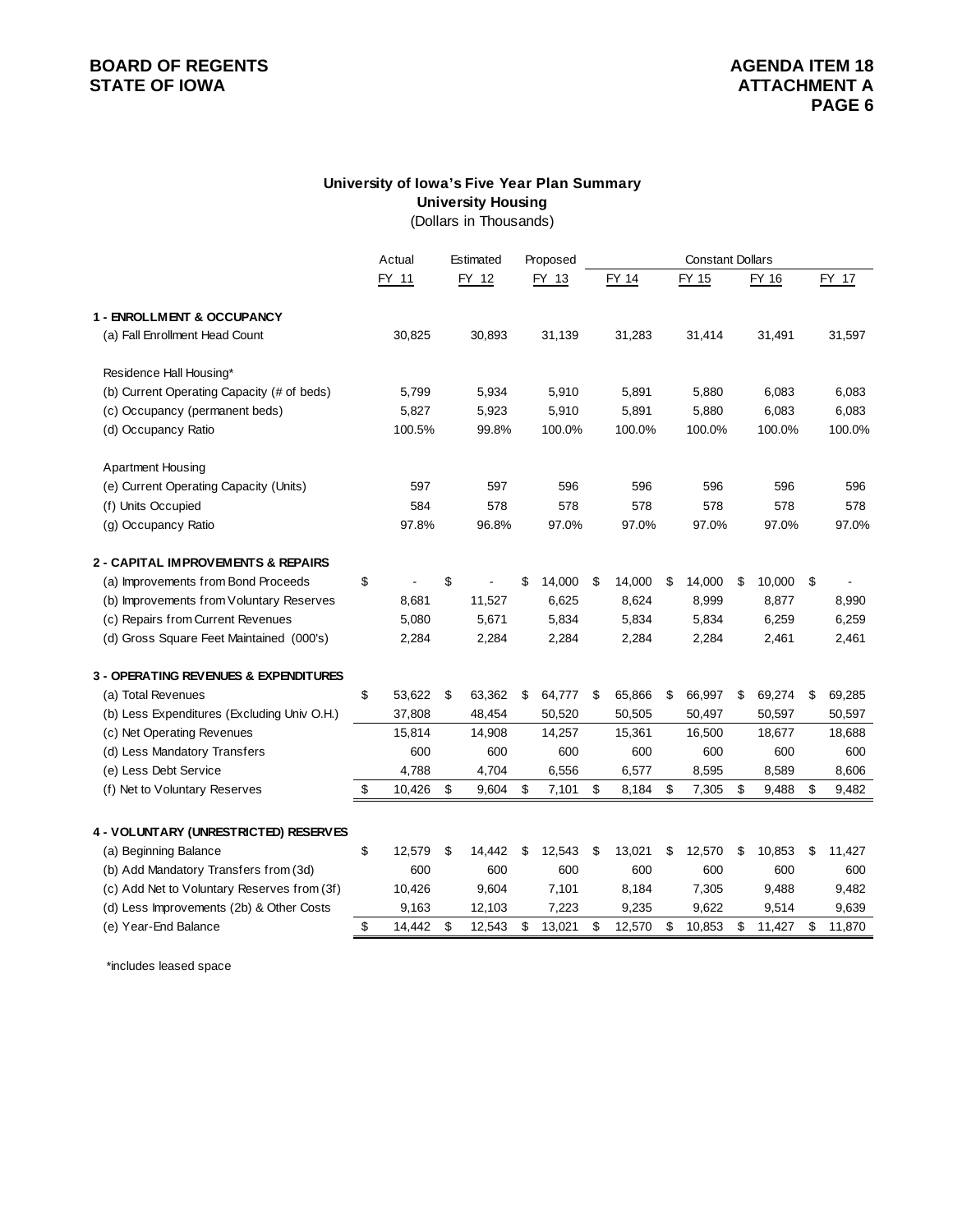# **BOARD OF REGENTS**<br> **BOARD OF REGENTS**<br> **STATE OF IOWA**<br> **ATTACHMENT A**

# **University of Iowa University Housing Preliminary Budget 2012-13**

|                                              |                  | Approved         | Revised          | Proposed         |
|----------------------------------------------|------------------|------------------|------------------|------------------|
|                                              | Actual           | <b>Budget</b>    | <b>Estimate</b>  | <b>Budget</b>    |
|                                              | 2010-11          | 2011-12          | 2011-12          | 2012-13          |
| <b>OPERATIONS</b>                            |                  |                  |                  |                  |
| Revenues                                     | \$<br>53,622,260 | \$<br>63,108,956 | \$<br>63,362,229 | \$<br>64,777,160 |
| <b>Expenditures for Operations</b>           | 37,808,037       | 49,140,441       | 48,454,423       | 50,519,729       |
| Net Revenues                                 | 15,814,223       | 13,968,515       | 14,907,806       | 14,257,431       |
| % of Revenues                                | 29.5%            | 22.1%            | 23.5%            | 22.0%            |
| Debt Service (due July 1)                    | 4,788,061        | 4,716,930        | 4,703,627        | 6,534,453        |
| <b>Mandatory Transfers</b>                   | 600,000          | 600,000          | 600,000          | 600,000          |
| Net After Debt Service & Mandatory Transfers | \$<br>10,426,162 | \$<br>8,651,585  | \$<br>9,604,179  | \$<br>7,122,978  |
| % of Revenues                                | 19.4%            | 13.7%            | 15.2%            | 11.0%            |
| Debt Service Coverage Ratio                  | 330%             | 296%             | 317%             | 218%             |
| University Overhead Payment                  | \$<br>482,052    | \$<br>469,476    | \$<br>575,676    | \$<br>598,934    |
| <b>FUND BALANCES (June 30)</b>               |                  |                  |                  |                  |
| Revenue Fund                                 | \$               | \$               | \$               | \$               |
| Operation & Maintenance Fund                 | 1,000,000        | 1,000,000        | 1,000,000        | 1,000,000        |
| Improvement Fund                             | 10,122,146       | 8,974,980        | 8,625,000        | 8,455,000        |
| <b>System Fund</b>                           | 3,319,671        | 648,263          | 2,918,378        | 3,587,422        |
| Subtotal--Voluntary Reserves                 | 14,441,817       | 10,623,243       | 12,543,378       | 13,042,422       |
| Sinking Fund                                 |                  |                  |                  |                  |
| <b>Bond Reserve Fund</b>                     | 4,583,971        | 4,754,560        | 4,583,971        | 6,376,306        |
| <b>Bond Construction Fund</b>                |                  |                  |                  | 14,000,000       |
| Subtotal--Mandatory Reserves                 | 4,583,971        | 4,754,560        | 4,583,971        | 20,376,306       |
| <b>Total Fund Balances (June 30)</b>         | \$<br>19,025,788 | \$<br>15,377,803 | \$<br>17,127,349 | \$<br>33,418,728 |
| REVENUES AND EXPENDITURES DETAIL             |                  |                  |                  |                  |
| <b>Revenues</b>                              |                  |                  |                  |                  |
| Contracts                                    | \$<br>48,634,165 | \$<br>51,334,383 | \$<br>51,639,808 | \$<br>53,097,262 |
| <b>Interest</b>                              | 624,462          | 570,952          | 604,721          | 594,012          |
| Other Income                                 | 4,363,633        | 11,203,621       | 11,117,700       | 11,085,886       |
| <b>Total Revenues</b>                        | \$<br>53,622,260 | \$<br>63,108,956 | \$<br>63,362,229 | \$<br>64,777,160 |
| <b>Expenditures for Operations</b>           |                  |                  |                  |                  |
| Salaries, Wages & Benefits                   | \$<br>16,293,205 | \$<br>19,136,684 | \$<br>20,824,602 | \$<br>22,318,802 |
| Cost of Food or Goods Sold                   | 4,894,216        | 8,123,260        | 8,095,439        | 8,324,082        |
| Other Operating Expense                      | 8,003,934        | 10,455,147       | 7,193,896        | 7,291,406        |
| <b>Utilities</b>                             | 5,603,166        | 5,971,935        | 8,989,582        | 9,167,986        |
| Repairs & Maintenance                        | 3,013,516        | 5,453,415        | 3,350,904        | 3,417,453        |
| <b>Total Expenditures</b>                    | \$<br>37,808,037 | \$<br>49,140,441 | \$<br>48,454,423 | \$<br>50,519,729 |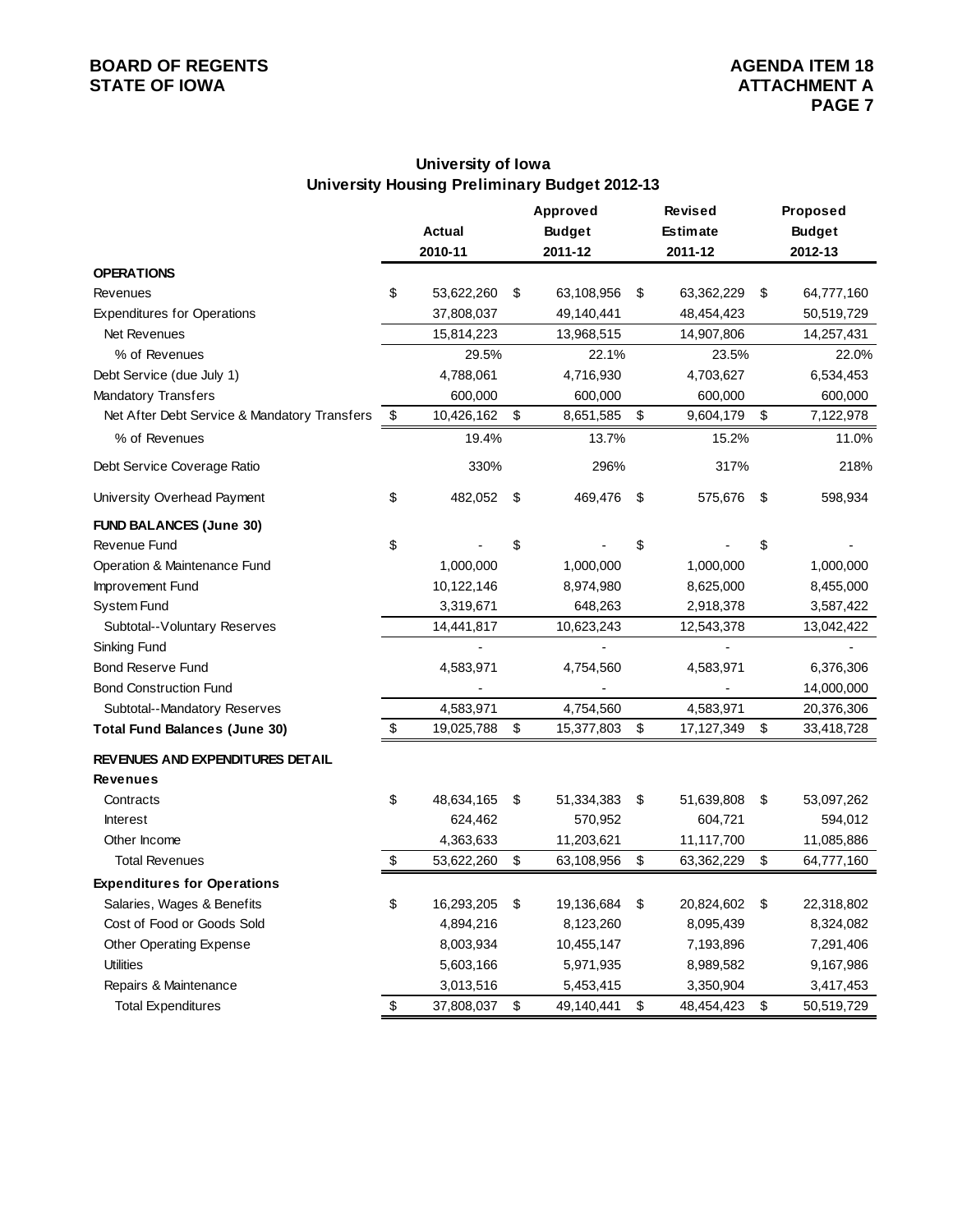# **BOARD OF REGENTS AGENERY AGENERY AGENERY AGENERY AGENERY AGENERY AGENERY AGENERY ATTACHMENT A**

### **The University of Iowa Residence System Rates--Proposed Rate Schedule for 2012-13**

|                                                                                                          | <b>Current</b> | <b>Proposed</b> | Proposed                     |                      |
|----------------------------------------------------------------------------------------------------------|----------------|-----------------|------------------------------|----------------------|
|                                                                                                          | $(2011-12)$    | $(2012-13)$     |                              | Rate Increase        |
|                                                                                                          | Rates          | Rates           | Amount                       | Percent              |
| Residence Halls Academic Year 2012-13                                                                    |                |                 |                              |                      |
| Basic Room Rates (per person) **<br>Single                                                               | \$6,389        | \$6,634         | \$245                        | 3.83%                |
| Double                                                                                                   | 5.242          | 5,443           | 201                          | 3.83%                |
| Triple                                                                                                   | 4,531          | 4,705           | 174                          | 3.84%                |
| Multiple                                                                                                 | 4,005          | 4,158           | 153                          | 3.82%                |
| <b>Additional Rate Per Room For:</b>                                                                     |                |                 |                              |                      |
| Rooms with air conditioning                                                                              | \$768          | \$797           | \$29                         | 3.78%                |
| Rooms with private bath                                                                                  | 2,608          | 2,708           | 100                          | 3.83%                |
| Rooms with kitchen units                                                                                 | 663            | 688             | 25                           | 3.77%                |
| <b>Suites</b>                                                                                            | 1,839          | 1,909           | 70                           | 3.81%                |
| Additional Room Rates (per person) **                                                                    |                |                 |                              |                      |
| Parklawn Efficiency (Double Occupancy)                                                                   | \$6,609        | \$6,862         | 253                          | 3.83%                |
| Parklawn One-Bedroom (Double Occupancy)                                                                  | 7,134          | 7,407           | 273                          | 3.83%                |
| Hawks Ridge One-Bedroom (Private Bedroom)                                                                | 9,862          | 10,240          | 378                          | 3.83%                |
| Hawks Ridge Two-Bedroom/One Bath (Private Bedroom)                                                       | N/A            | 6,987           | new                          | new                  |
| Hawks Ridge Two-Bedroom/Two Bath (Private Bedroom)                                                       | 6,987          | 7,255           | 268                          | 3.84%                |
| Hawks Ridge Four-Bedroom (Private Bedroom)                                                               | 5,823          | 6,046           | 223                          | 3.83%                |
| Centerstone One-Bedroom (Double Occupancy)                                                               | 6,800          | 7,060           | 260                          | 3.82%                |
| Centerstone Five-Bedroom (Private Bedroom)                                                               | 7,200          | 7,476           | 276                          | 3.83%                |
| <b>Temporary Housing (daily rate)</b>                                                                    | \$10           | \$10            |                              |                      |
| ** All room rates include \$200 Hawkeye Dollars (\$100 per semester)                                     |                |                 |                              |                      |
| <b>Board Rates</b>                                                                                       |                |                 |                              |                      |
| Full Board (20 meals per week)                                                                           | \$2,800        | \$2,900         | 100                          | 3.57%                |
| Any 14 meals per week                                                                                    | 2,700          | 2,800           | 100                          | 3.70%                |
| Any 10 meals per week                                                                                    | 2,490          | 2,575           | 85                           | 3.41%                |
| Any 5 meals per week                                                                                     | 1,255          | 1,300           | 45                           | 3.59%                |
| <b>Administrative Fee (One time)</b>                                                                     | 50             | 75              | 25                           | 50.0%                |
| <b>Residence Halls Summer Session 2013</b>                                                               |                |                 |                              |                      |
| <b>Basic Room Rates (per person)</b>                                                                     |                |                 |                              |                      |
| Single                                                                                                   | \$1,547        | \$1,606         | \$59                         | 3.81%                |
| Double                                                                                                   | 1,261          | 1,309           | 48                           | 3.81%                |
| Triple                                                                                                   | 1,083          | 1,124           | 41                           | 3.79%                |
| Multiple                                                                                                 | 951            | 987             | 36                           | 3.79%                |
| <b>Additional Rate Per Room For:</b>                                                                     |                |                 |                              |                      |
| Rooms with air conditioning                                                                              | \$768          | \$797           | \$29                         | 3.78%                |
| Rooms with private bath                                                                                  | 652            | 677             | 25                           | 3.83%                |
| Rooms with kitchen units                                                                                 | 166            | 172             | 6                            | 3.61%                |
| <b>Suites</b>                                                                                            | 460            | 478             | 18                           | 3.91%                |
| Additional Room Rates (per person) **                                                                    |                |                 |                              |                      |
| Parklawn Efficiency (Double Occupancy)                                                                   | \$1,602        | \$1,663         | 61                           | 3.81%                |
| Parklawn One-Bedroom (Double Occupancy)                                                                  | 1,734          | 1,800           | 66                           | 3.81%                |
| Hawks Ridge One-Bedroom (Private Bedroom)                                                                | 2,416          | 2,509           | 93                           | 3.85%                |
| Hawks Ridge Two-Bedroom/One Bath (Private Bedroom)<br>Hawks Ridge Two-Bedroom/Two Bath (Private Bedroom) | N/A            | 1,697           | new                          | new                  |
| Hawks Ridge Four-Bedroom (Private Bedroom)                                                               | 1,697<br>1,406 | 1,762<br>1,460  | 65<br>54                     | 3.83%<br>3.84%       |
| Centerstone One-Bedroom (Double Occupancy)                                                               | 1,650          | 1,713           | 63                           | 3.82%                |
| Centerstone Five-Bedroom (Private Bedroom)                                                               | 1,750          | 1,817           | 67                           | 3.83%                |
| <b>Board Rates</b>                                                                                       |                |                 |                              |                      |
| Full Board (20 meals per week)                                                                           | \$700          | \$725           | 25                           | 3.57%                |
| Any 14 meals per week                                                                                    | 675            | 700             | 25                           | 3.70%                |
| Any 10 meals per week                                                                                    | 623            | 644             | 21                           | 3.37%                |
| Any 5 meals per week                                                                                     | 314            | 325             | 11                           | 3.50%                |
| University Apartments (monthly rates effective 6/1/2012)                                                 |                |                 |                              |                      |
| <b>Hawkeye Court</b>                                                                                     |                |                 |                              |                      |
| 1 Bedroom                                                                                                | \$435          | \$435           |                              | $0.00\%$             |
| 2 Bedroom                                                                                                | 480            | 480             |                              | $0.00\%$             |
| <b>Hawkeye Drive</b>                                                                                     |                |                 |                              |                      |
| 2 Bedroom<br><b>Staff &amp; Faculty (Additional)</b>                                                     | 600<br>50      | 600<br>50       | $\qquad \qquad \blacksquare$ | $0.00\%$<br>$0.00\%$ |
|                                                                                                          |                |                 |                              |                      |

The Double Basic Room rate with full board is used for comparative purposes.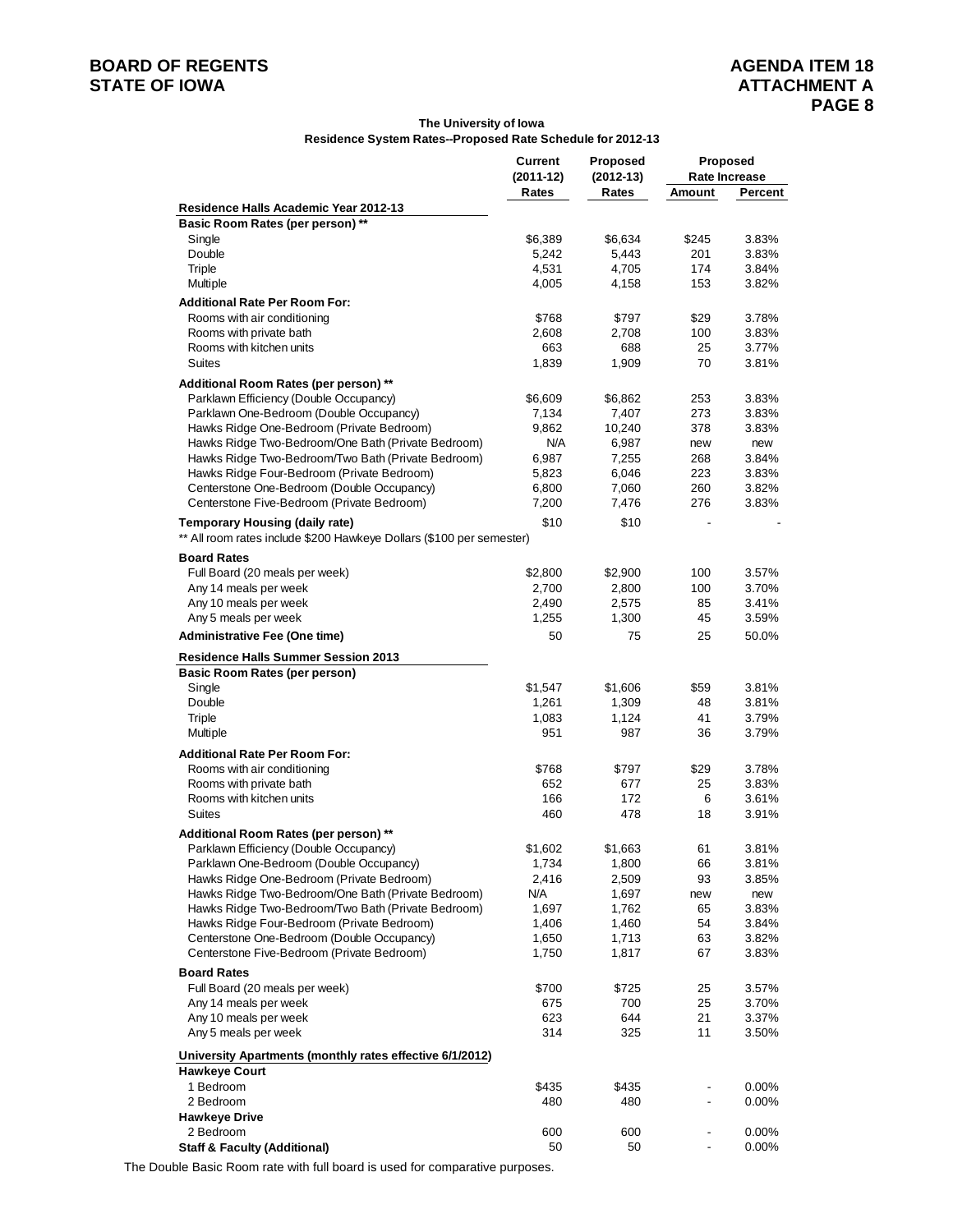## **IOWA STATE UNIVERSITY DEPARTMENT OF RESIDENCE**

The Department of Residence (DoR) strives to enhance student achievement and retention at ISU. Programs used to improve academic success and retention of its students include:

- Implementation of MAP-Works (Making Achievement Possible) for all freshmen the third week of their first semester. MAP-Works is a web-based self assessment that identifies areas of strength and concern for students transitioning to ISU. In its third year, MAP-Works is an important retention tool for the University.
- Hall Directors serving as instructors for Psychology 131, an academic skills building course offered through the Academic Success Center. The Hall Directors conduct mid-term intervention with residents receiving two or more mid-term grades of C- or lower.
- A partnership with Enrollment Services to serve students enrolled in the Admissions Partnership Program (APP). APP offers students enrolled at Iowa community colleges the opportunity to contract for a variety of student services, including on-campus housing and meal plans.

## Five–Year Plan – page 11

- Enrollment projections provided by the Admissions Office, forecast a gradual decline in enrollment over the next five years due to a decrease in the number of college aged individuals from Iowa. Occupancy percentages are based upon enrollment projections, historical capture rates of new direct from high school students, and the five year historical average retention rates for currently contracted students. By Fall 2016, occupancy is projected at approximately 9,000 – a decrease of roughly 980 occupants compared to current numbers. External market competition from numerous off-campus housing options complicates occupancy projections and also highlights the need for the DoR to maintain competitive rates.
- Funding for major capital improvements in the residence halls and apartments is projected at \$36.5 million for FY 2013 through FY 2017, and will come from annual net revenues deposited into system funds. No new bonding is included in the five-year plan.
- Improvement projects to be funded from reserves include fire suppression systems for Wilson and Friley Hall beginning in FY 2013 (the last residence halls needing sprinklers), upgrades for heat/smoke detection systems, kitchenette remodels and additions, fan coil units and windows replacement, multiple dining facility projects, and a possible conversion of current office space in Friley Hall to student rooms. Additional information related to the planned projects is available in the Board Office. Funds will be committed as revenue is earned and adjustments will be made to the planned projects as necessary to maintain adequate reserves and a favorable debt coverage ratio.
- Voluntary reserve balances at June 30, 2012, are expected to be \$14.8 million, and are presently projected to gradually increase to \$21.8 million by the end of FY 2017. Even with this financial improvement, DoR has over \$45 million in identified needed improvements in windows, HVAC systems, student room furniture, and restroom renovations.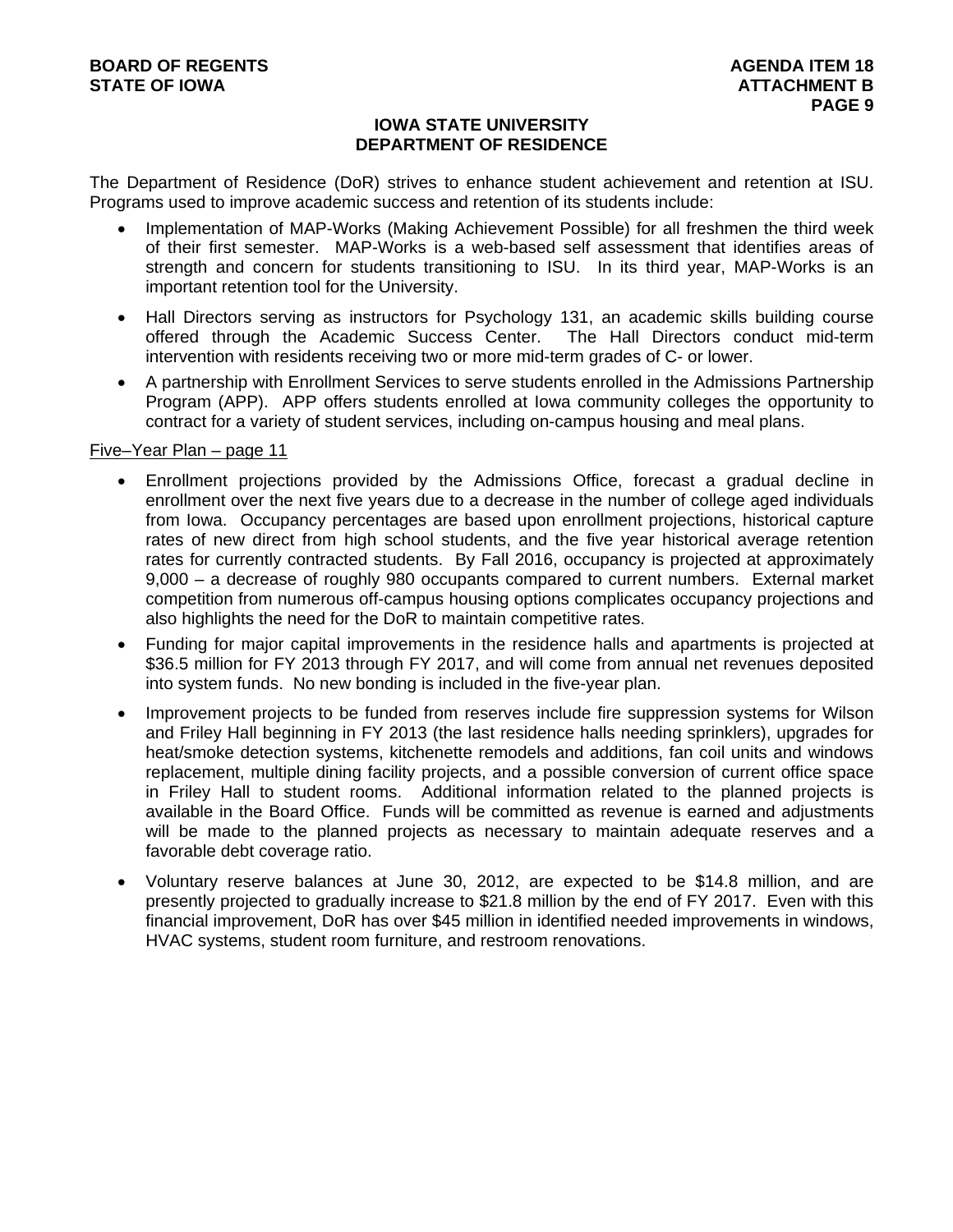# **BOARD OF REGENTS** AGENDA ITEM 18 STATE OF IOWA **ATTACHMENT B**

## FY 2013 Preliminary Budget - page 12

- Due to a record freshman class size and solid retention rates, the Department of Residence opened the Fall 2011 semester with 9,976 residents - the highest occupancy since 1989. From Fall 2005 to present, enrollment has increased 17.4% and on-campus occupancy has grown 23.0%. The projected enrollment for Fall 2012 is 29,903 students, slightly higher than current enrollment.
- FY 2013 residence system occupancy is forecasted to be 10,027 students, slightly greater than the current year. The projected occupancy is based on past capture rates of new direct from high school students as well as historical retention rates. The budgeted overall occupancy-tocapacity ratio is 98.4%. Note: Apartment occupancy slightly exceeds designed capacity in FY 2013 due to the conversion of three 2-bedroom private units to shared bedrooms resulting in a net gain of 6 beds.
- The FY 2013 preliminary budget was developed using room and board contract projections based on the proposed rates, expense inflation, temporary closures, and the absence of large summer conferences. The preliminary budget for FY 2013 projects net revenues of \$22.8 million, slightly less than the FY 2012 estimates and budget primarily due to the proposed low rate increases as compared to incremental inflationary costs. The preliminary budget reflects a debt service coverage ratio of 217%, which exceeds the required 135% established by bond covenants.
- Proposed detailed FY 2013 room and board rates are provided beginning on page 13. The proposed FY 2013 rate for the traditional double room with full board of \$7,722 represents a 1.3% increase when compared to FY 2012 rates. Generally, the proposed room rates reflect an increase of 2.5% for residence halls and 1.5% for apartments. As outlined below, all proposed board rates remain flat when compared to FY 2012.
- ISU Dining continues to focus on meal plans and retail services that meet student needs for value, choice, flexibility, and convenience. Student input was received from surveys, focus groups, staff, suggestion boxes, and residence hall and student body governments. Based on input received, students requested a 0.0% meal plan rate increase for FY 2013. Students then received expense projections and provided input on service changes to achieve a flat rate increase without a significant impact to ISU Dining financials.
- Buchanan Hall and Frederiksen Court summer rates are being adjusted beginning with FY 2013. Currently the summer rates are dramatically lower than the academic year rates, despite static operating costs for these buildings during the summer. Summer rates are planned to increase in annual phases until the summer rate (3 month) reaches the prorated equivalent of the academic year (9 month) rate. The proposed summer rates in Buchanan and Frederiksen result in increases of \$76 - \$123.
- The DoR portion of the Admission Acceptance fee remains unchanged from FY 2012. This includes a \$10 contracting fee and a \$125 housing prepayment. The \$135 is applied as a credit on the student's account if the student contracts for housing. If the student cancels prior to the May 1 deadline, the entire amount is refunded. After the deadline, the student is refunded the \$125 if they leave the university or participate in an ISU sponsored program, internship, or study abroad experience. Re-contracting students do not pay any fees to contract for subsequent years.
- The outstanding bond principal was \$123.2 million as of June 30, 2011. The annual debt service included in the FY 2013 preliminary budget is \$10.5 million. The Board approved refunding bond issues in April and June 2011 that resulted in present value savings of approximately \$2.8 million and an annual cash flow savings of approximately \$240,000.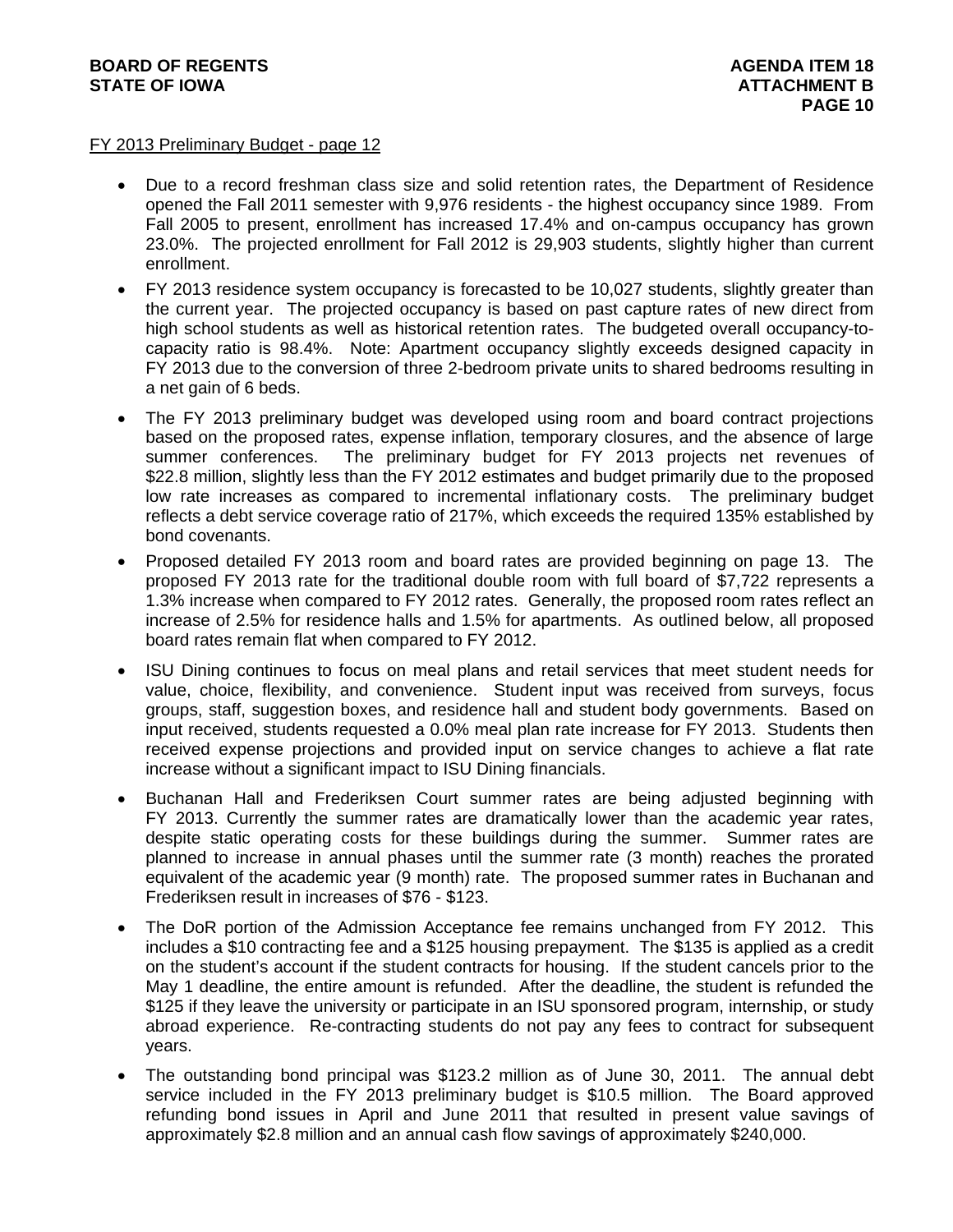# **BOARD OF REGENTS**<br> **BOARD OF REGENTS**<br> **BOARD OF IOWA**<br> **ATTACHMENT B**

# **Department of Residence Iowa State University's Five Year Plan Summary**

(Dollars in Thousands)

|                                              | Actual       | Estimated    | Proposed     |              | <b>Constant Dollars</b> |              |              |
|----------------------------------------------|--------------|--------------|--------------|--------------|-------------------------|--------------|--------------|
|                                              | FY 11        | FY 12        | FY 13        | FY 14        | FY 15                   | FY 16        | FY 17        |
| 1 - ENROLLMENT & OCCUPANCY                   |              |              |              |              |                         |              |              |
| (a) Fall Enrollment Head Count               | 28,682       | 29,887       | 29,903       | 29,683       | 29,438                  | 29,163       | 28,968       |
| Residence Hall Housing                       |              |              |              |              |                         |              |              |
| (b) Current Operating Capacity (# of beds)   | 6,523        | 7,085        | 7,179        | 7,179        | 7,179                   | 7,179        | 7,179        |
| (c) Occupancy (permanent beds)               | 6,443        | 6,997        | 6,907        | 6,489        | 6,369                   | 6,298        | 6,194        |
| (d) Occupancy Ratio                          | 98.8%        | 98.8%        | 96.2%        | 90.4%        | 88.7%                   | 87.7%        | 86.3%        |
| Apartment Housing                            |              |              |              |              |                         |              |              |
| (e) Current Operating Capacity (Units)       | 3,096        | 3,013        | 3,014        | 3,014        | 3,014                   | 3,014        | 3,014        |
| (f) Units Occupied                           | 2,960        | 2,979        | 3,120        | 2,931        | 2,877                   | 2,845        | 2,798        |
| (g) Occupancy Ratio                          | 95.6%        | 98.9%        | 103.5%       | 97.2%        | 95.5%                   | 94.4%        | 92.8%        |
| 2 - CAPITAL IMPROVEMENTS & REPAIRS           |              |              |              |              |                         |              |              |
| (a) Improvements from Bond Proceeds          |              |              |              |              |                         |              |              |
| (b) Improvements from Voluntary Reserves     | 16,226       | 20,850       | 11,016       | 8,195        | 7,221                   | 5,877        | 4,231        |
| (c) Repairs from Current Revenues            | 2,189        | 2,188        | 2,263        | 2,263        | 2,263                   | 2,263        | 2,263        |
| (d) Gross Square Feet Maintained (000's)     | 3,253        | 3,253        | 3,253        | 3,253        | 3,253                   | 3,253        | 3,253        |
| 3 - OPERATING REVENUES & EXPENDITURES        |              |              |              |              |                         |              |              |
| (a) Total Revenues                           | \$<br>77,385 | \$<br>83,173 | \$<br>84,341 | \$<br>82,109 | \$<br>81,632            | \$<br>81,404 | \$<br>80,870 |
| (b) Less Expenditures (Excluding Univ O.H.)  | 54,417       | 58,491       | 61,554       | 62,061       | 61,991                  | 61,875       | 61,829       |
| (c) Net Operating Revenues                   | 22,968       | 24,682       | 22,787       | 20,048       | 19,641                  | 19,529       | 19,041       |
| (d) Less Mandatory Transfers                 | 395          | 605          | 500          | 500          | 500                     | 500          | 500          |
| (e) Less Debt Service                        | 10,713       | 10,573       | 10,503       | 10,540       | 10,545                  | 10,535       | 10,518       |
| (f) Less Voluntary Transfers                 | 1,649        | 1,738        | 1,649        | 1,649        | 1,649                   | 1,649        | 1,650        |
| (g) Net to Voluntary Reserves                | \$<br>10,211 | \$<br>11,766 | \$<br>10,135 | \$<br>7,359  | \$<br>6,947             | \$<br>6,845  | \$<br>6,373  |
| 4 - VOLUNTARY (UNRESTRICTED) RESERVES        |              |              |              |              |                         |              |              |
| (a) Beginning Balance                        | \$<br>14,207 | \$<br>15,085 | \$<br>14,796 | \$<br>15,612 | \$<br>15,824            | \$<br>16,690 | \$<br>18,933 |
| (b) Add Mandatory Transfers from (3d)        | 395          | 605          | 500          | 500          | 500                     | 500          | 500          |
| (c) Add Net to Voluntary Reserves from (3g)  | 10,211       | 11,766       | 10,135       | 7,359        | 6,947                   | 6,845        | 6,373        |
| (d) Add Transfer from Plant & Other Revenues | 239          | 221          | 221          | 221          | 221                     | 221          | 221          |
| (e) Less Improvements (2b) & Other Costs     | 9,967        | 12,881       | 10,040       | 7,868        | 6,802                   | 5,323        | 4,199        |
| (f) Year-End Balance                         | \$<br>15,085 | \$<br>14,796 | \$<br>15,612 | \$<br>15,824 | \$<br>16,690            | \$<br>18,933 | \$<br>21,828 |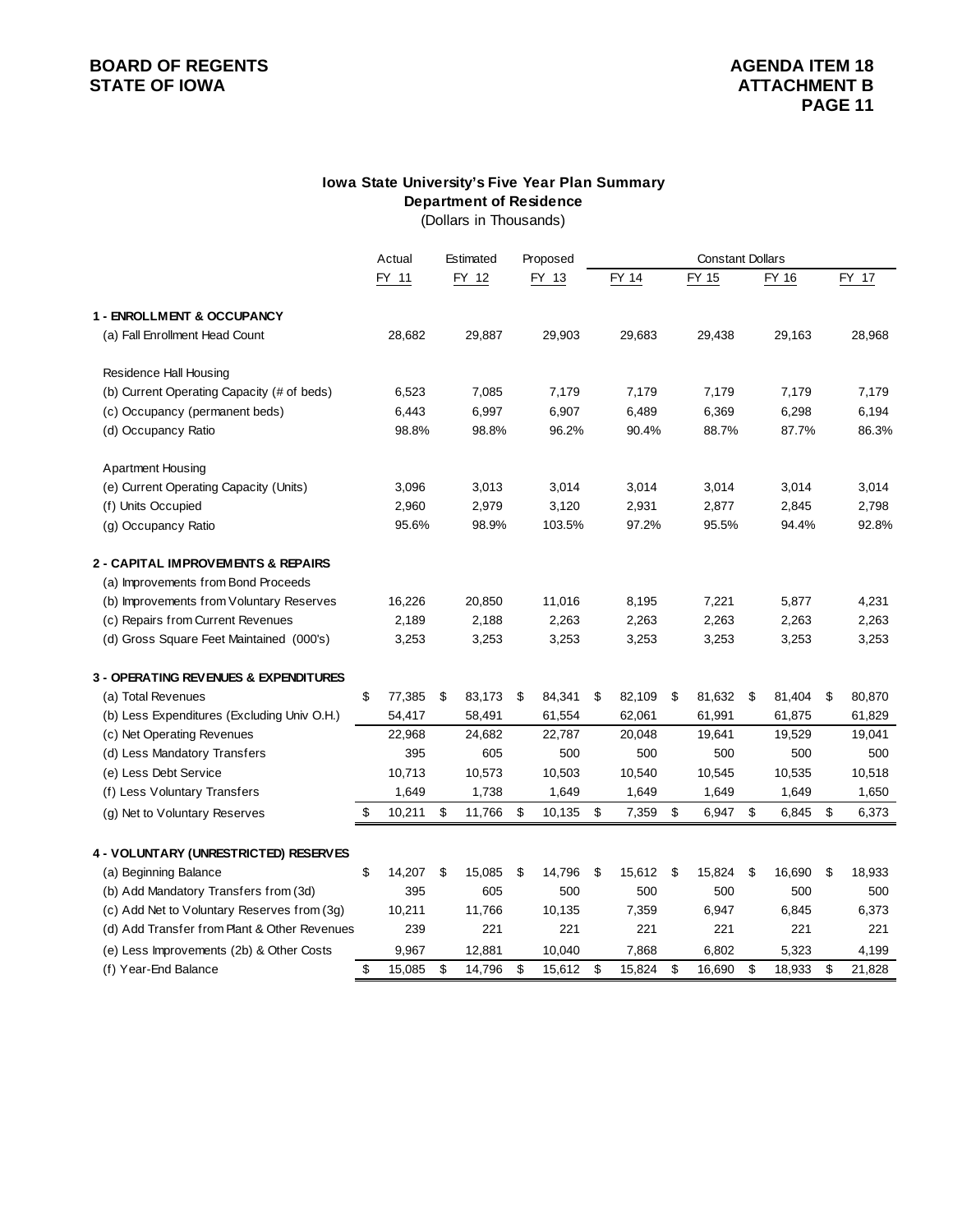# **BOARD OF REGENTS**<br> **BOARD OF REGENTS**<br> **BOARD OF IOWA**<br> **BOARD OF IOWA**<br> **ATTACHMENT B**

# **Iowa State University Residence System Proposed Budget 2012-13**

|                                              |                  | Approved         |                  | Proposed           |
|----------------------------------------------|------------------|------------------|------------------|--------------------|
|                                              | Actual           | <b>Budget</b>    | <b>Estimates</b> | <b>Budget</b>      |
|                                              | 2010-11          | 2011-12          | 2011-12          | 2012-13            |
| <b>OPERATIONS</b>                            |                  |                  |                  |                    |
| Revenues                                     | \$<br>77,385,073 | \$<br>82,379,287 | \$<br>83,173,143 | \$<br>84, 341, 329 |
| <b>Expenditures for Operations</b>           | 54,416,612       | 58,593,003       | 58,491,231       | 61,553,559         |
| Net Revenues                                 | 22,968,461       | 23,786,284       | 24,681,912       | 22,787,770         |
| % of Revenues                                | 29.7%            | 28.9%            | 29.7%            | 27.0%              |
| Debt Service (due July 1)                    | 10,713,228       | 10,872,042       | 10,572,527       | 10,502,919         |
| <b>Mandatory Transfers</b>                   | 395,000          | 500,000          | 605,000          | 500,000            |
| Net After Debt Service & Mandatory Transfers | \$<br>11,860,233 | \$<br>12,414,242 | \$<br>13,504,385 | \$<br>11,784,851   |
| % of Revenues                                | 15.3%            | 15.1%            | 16.2%            | 14.0%              |
| Debt Service Coverage Ratio                  | 214%             | 219%             | 233%             | 217%               |
| University Overhead Payment                  | \$<br>1,649,618  | \$<br>1,649,618  | \$<br>1,738,618  | \$<br>1,649,618    |
| <b>FUND BALANCES (June 30)</b>               |                  |                  |                  |                    |
| Revenue Fund                                 | \$<br>4,881      | \$               | \$               | \$                 |
| Operation & Maintenance Fund                 |                  |                  |                  |                    |
| Improvement Fund                             | 16,238,134       | 13,915,346       | 15,444,411       | 13,104,324         |
| <b>System Fund</b>                           | 15,084,487       | 13,995,390       | 14,795,895       | 15,611,855         |
| Subtotal--Voluntary Reserves                 | 31,327,502       | 27,910,736       | 30,240,306       | 28,716,179         |
| Sinking Fund                                 | 59,607           |                  |                  |                    |
| <b>Bond Reserve Fund</b>                     | 10,872,041       | 10,872,041       | 10,545,176       | 10,545,176         |
| <b>Bond Construction Fund</b>                |                  |                  |                  |                    |
| Subtotal--Mandatory Reserves                 | 10,931,648       | 10,872,041       | 10,545,176       | 10,545,176         |
| <b>Total Fund Balances (June 30)</b>         | \$<br>42,259,150 | \$<br>38,782,777 | \$<br>40,785,482 | \$<br>39,261,355   |
| REVENUES AND EXPENDITURES DETAIL             |                  |                  |                  |                    |
| <b>Revenues</b>                              |                  |                  |                  |                    |
| Contracts                                    | \$<br>60,917,624 | \$<br>65,057,754 | \$<br>64,927,560 | \$<br>66,669,704   |
| <b>Interest</b>                              | 226,994          | 315,951          | 161,000          | 170,000            |
| Other Income                                 | 16,240,455       | 17,005,582       | 18,084,583       | 17,501,625         |
| <b>Total Revenues</b>                        | \$<br>77,385,073 | \$<br>82,379,287 | \$<br>83,173,143 | \$<br>84,341,329   |
| <b>Expenditures for Operations</b>           |                  |                  |                  |                    |
| Salaries, Wages & Benefits                   | \$<br>26,281,073 | \$<br>28,811,640 | \$<br>28,480,063 | \$<br>30,847,805   |
| Cost of Food or Goods Sold                   | 9,818,231        | 10,017,694       | 10,632,833       | 10,786,040         |
| Other Operating Expense                      | 9,474,191        | 10,483,007       | 10,420,059       | 10,699,558         |
| <b>Utilities</b>                             | 6,654,149        | 7,062,161        | 6,770,470        | 6,957,458          |
| Repairs & Maintenance                        | 2,188,968        | 2,218,501        | 2,187,806        | 2,262,698          |
| <b>Total Expenditures</b>                    | \$<br>54,416,612 | \$<br>58,593,003 | \$<br>58,491,231 | \$<br>61,553,559   |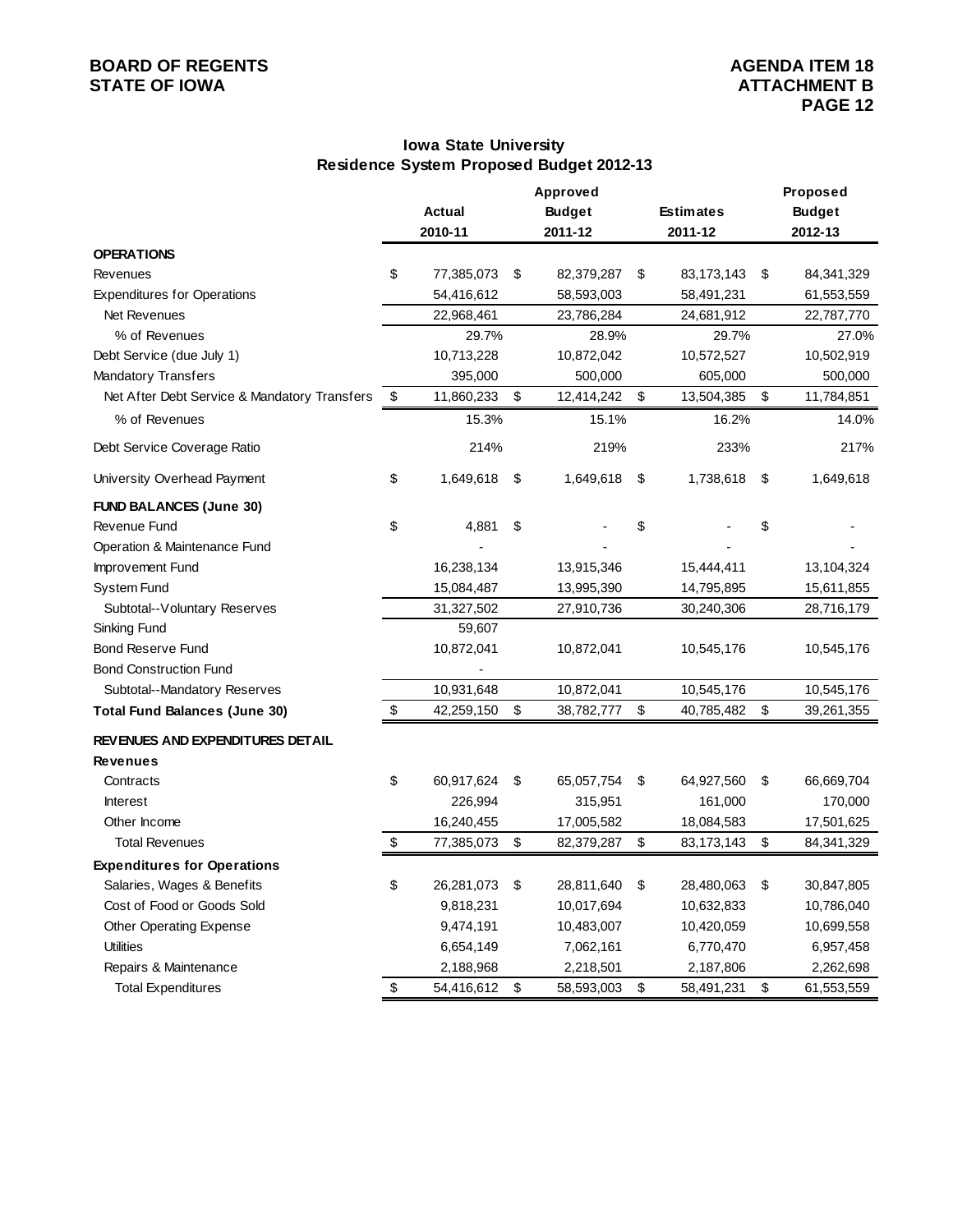### **IOWA STATE UNIVERSITY**

# **Department of Residence ‐ Proposed Rate Schedule for 2012‐2013**

# **(effective May 6, 2012)**

|                                         |                                | Residence Halls - Meal plans required in all residence halls except Wallace and Wilson.<br>FY13 Rate<br>\$ Increase<br><b>FY12 Rate</b> |                |                         |           |                                |                          |            |
|-----------------------------------------|--------------------------------|-----------------------------------------------------------------------------------------------------------------------------------------|----------------|-------------------------|-----------|--------------------------------|--------------------------|------------|
| <b>Traditional Style Rooms</b>          |                                |                                                                                                                                         |                |                         |           |                                |                          | % Increase |
|                                         | Quad <sup>1</sup>              |                                                                                                                                         | $\frac{1}{2}$  | \$                      | 3,684     |                                |                          |            |
|                                         | Triple                         | $\zeta$                                                                                                                                 | 3,793          | $\zeta$                 | 3,888     | $\zeta$                        | 95                       | 2.50%      |
| No AC Room                              | Double                         | $\overline{\xi}$                                                                                                                        | 3,993          | $\zeta$                 | 4,093     | $\zeta$                        | 100                      | 2.50%      |
|                                         | Single                         | $\overline{\xi}$                                                                                                                        | 5,191          | $\zeta$                 | 5,321     | $\zeta$                        | 130                      | 2.50%      |
|                                         | Triple as Double <sup>2</sup>  | \$                                                                                                                                      | 4,592          | \$                      | 4,707     | \$                             | 115                      | 2.50%      |
|                                         | Double as Single               | $\zeta$                                                                                                                                 | 5,790          | $\zeta$                 | 5,935     | $\zeta$                        | 145                      | 2.50%      |
|                                         | Quad <sup>1</sup>              |                                                                                                                                         |                | $\zeta$                 | 3,710     |                                | $\overline{a}$           |            |
|                                         | Triple                         | \$                                                                                                                                      | 3,827          | $\zeta$                 | 3,923     | $\zeta$                        | 96                       | 2.51%      |
|                                         | Double                         | $\overline{\xi}$                                                                                                                        | 4,053          | \$                      | 4,146     | $\zeta$                        | 93                       | 2.29%      |
| AC Room                                 | Single                         | $\zeta$                                                                                                                                 | 5,291          | $\zeta$                 | 5,426     | $\boldsymbol{\dot{\varsigma}}$ | 135                      | 2.55%      |
|                                         | Triple as Double               | \$                                                                                                                                      | 4,642          | \$                      | 4,760     | \$                             | 118                      | 2.54%      |
|                                         | Double as Single <sup>2</sup>  | \$                                                                                                                                      | 5,890          | $\zeta$                 | 6,040     | $\zeta$                        | 150                      | 2.55%      |
|                                         | Quad <sup>1</sup>              |                                                                                                                                         | $\blacksquare$ | $\zeta$                 | 3,972     |                                | $\overline{\phantom{a}}$ |            |
|                                         | Triple                         | \$                                                                                                                                      | 4,074          | \$                      | 4,176     | \$                             | 102                      | 2.50%      |
|                                         | Double                         | $\overline{\xi}$                                                                                                                        | 4,274          | \$                      | 4,381     | \$                             | 107                      | 2.50%      |
| Linden Hall - Plus Break                | Single                         | $\overline{\mathsf{S}}$                                                                                                                 | 5,472          | Ś.                      | 5,609     | $\zeta$                        | 137                      | 2.50%      |
|                                         | Triple as Double <sup>2</sup>  | \$                                                                                                                                      | 4,873          | Ś.                      | 4,995     | \$                             | 122                      | 2.50%      |
|                                         | Double as Single <sup>2</sup>  | \$                                                                                                                                      | 6,071          | \$                      | 6,223     | $\zeta$                        | 152                      | 2.50%      |
|                                         | Quad <sup>1</sup>              |                                                                                                                                         |                | $\zeta$                 | 4,192     |                                |                          |            |
| Maple Hall                              | Triple                         | $\zeta$                                                                                                                                 | 4,779          | $\zeta$                 | 4,899     | $\zeta$                        | 120                      | 2.51%      |
|                                         | Double                         | $\zeta$                                                                                                                                 | 4,569          | $\zeta$                 | 4,683     | \$                             | 114                      | 2.50%      |
|                                         | Double as Single <sup>2</sup>  | $\zeta$                                                                                                                                 | 6,395          | $\zeta$                 | 6,555     | $\zeta$                        | 160                      | 2.50%      |
|                                         | Quad <sup>1</sup>              |                                                                                                                                         |                | $\zeta$                 | 3,500     |                                |                          |            |
| Wallace and Wilson Halls                | Double <sup>3</sup>            | \$                                                                                                                                      | 3,993          | $\zeta$                 | 3,915     | \$                             | (78)                     | $-1.95%$   |
|                                         | Single                         | $\zeta$                                                                                                                                 | 4,844          | \$                      | 4,965     | $\zeta$                        | 121                      | 2.50%      |
| <b>Residence Hall Suite Style Rooms</b> |                                |                                                                                                                                         | FY12 Rate      |                         | FY13 Rate |                                | \$ Increase              | % Increase |
|                                         | Double                         | \$                                                                                                                                      | 5,169          | \$                      | 5,298     | \$                             | 129                      | 2.50%      |
| Buchanan Hall                           | Single                         | $\overline{\xi}$                                                                                                                        | 5,942          | $\overline{\mathsf{S}}$ | 6,093     | $\zeta$                        | 151                      | 2.54%      |
|                                         | Double as Single               | \$                                                                                                                                      | 6,462          | \$                      | 6,623     | \$                             | 161                      | 2.49%      |
|                                         | Double                         | $\overline{\mathsf{S}}$                                                                                                                 | 5,675          | $\zeta$                 | 5,675     | $\zeta$                        |                          | 0.00%      |
|                                         | Single <sup>4</sup>            | \$                                                                                                                                      | 7,308          | $\zeta$                 | 6,526     | \$                             | (782)                    | $-10.70%$  |
| Eaton and Martin Halls                  | Double as Single <sup>24</sup> | $\zeta$                                                                                                                                 | 7,987          | $\zeta$                 | 7,094     | \$                             | (893)                    | $-11.18%$  |
|                                         | Corner Double                  | \$                                                                                                                                      | 6,607          | \$                      | 6,607     | $\zeta$                        |                          | 0.00%      |
|                                         | Lofted Double                  | $\zeta$                                                                                                                                 | 7,540          | Ś.                      | 7,540     | $\zeta$                        |                          | 0.00%      |
|                                         |                                |                                                                                                                                         |                |                         |           |                                |                          |            |

**Academic Year Student Apartment Rates** ‐ Meal plans encouraged in student apartments.

| <b>Frederiksen Court</b>                | <b>FY12 Rate</b> |    | <b>FY13 Rate</b> |   | \$ Increase | % Increase |
|-----------------------------------------|------------------|----|------------------|---|-------------|------------|
| 2 Bedroom Shared                        | 4,127            | -Ś | 4,189            |   | 62          | 1.50%      |
| 4 Bedroom Single                        | 5,179            | S  | 5,257            |   | 78          | 1.51%      |
| 2 Bedroom Private / Double as Single    | 6,329            |    | 6,424            |   | 95          | 1.50%      |
| <b>Schilletter / University Village</b> | <b>FY12 Rate</b> |    | <b>FY13 Rate</b> |   | \$ Increase | % Increase |
| SV - 2 Bedroom                          | 585              |    | 594              | Ś |             | 1.54%      |
| UV - 1 Level - 1 Bedroom                | 505              |    | 513              |   | 8           | 1.58%      |
| UV - 1 Level - 2 Bedroom                | 543              | -S | 551              |   | 8           | 1.47%      |
| UV - Townhouse - 2 Bedroom              | 577              | -S | 586              | S | 9           | 1.56%      |
| SUV - Furnished / Pet - 2 Bedroom       | 612              |    | 621              |   | 9           | 1.47%      |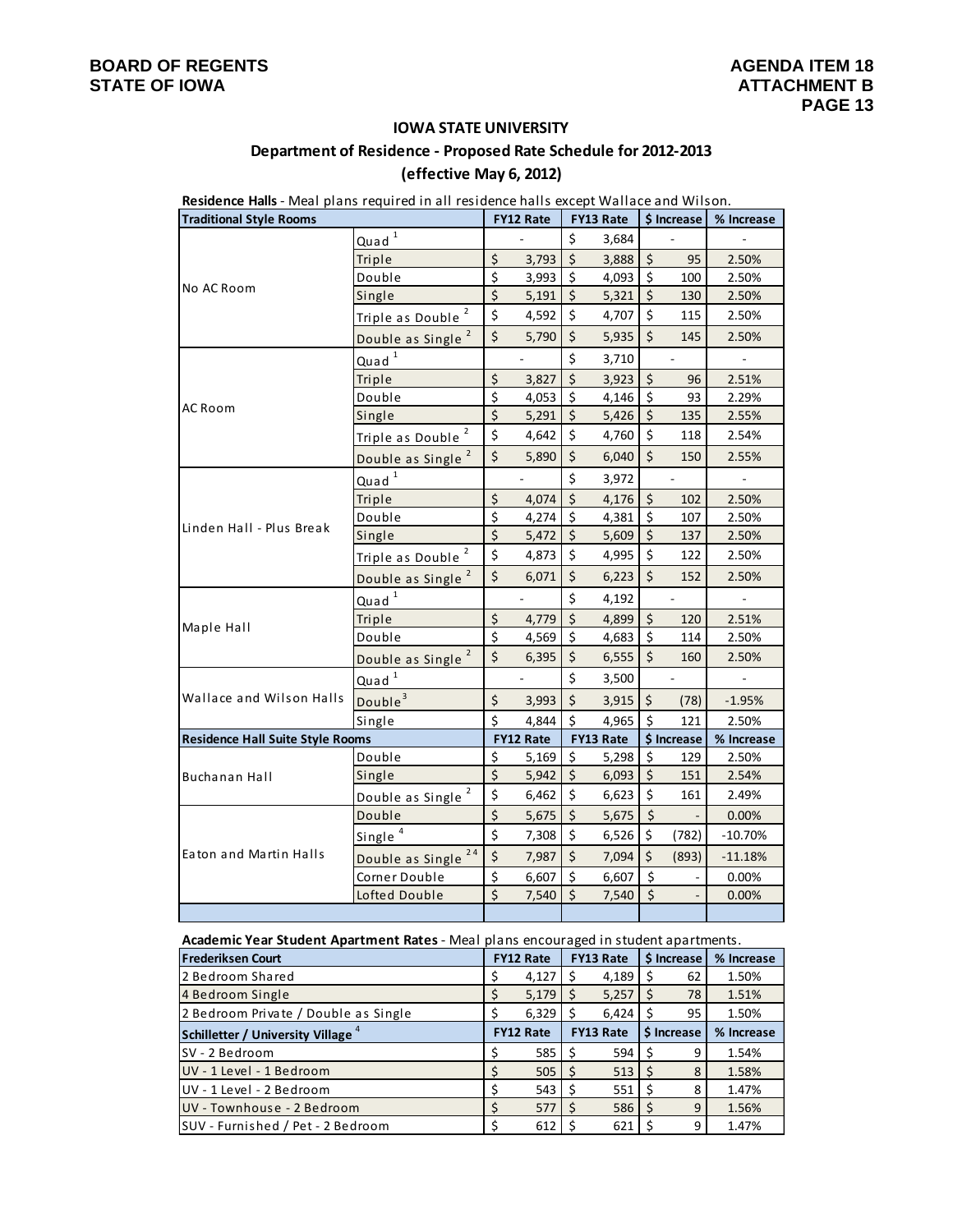### **Department of Residence Summer 2012 Rates**

Meal plans required in Buchanan and Eaton halls and encouraged in student apartments.

| <b>Residence Halls</b>                              |                               |    | <b>FY12 Rate</b> |    | <b>FY13 Rate</b> |     | \$ Increase | % Increase |
|-----------------------------------------------------|-------------------------------|----|------------------|----|------------------|-----|-------------|------------|
|                                                     | Double                        | Ś  | 946              | Ś  | 1,041            | Ś   | 95          | 10.04%     |
| Buchanan Hall <sup>6</sup>                          | Single                        | \$ | 1,136            | Ś  | 1,251            | Ś   | 115         | 10.12%     |
|                                                     | Double as Single <sup>2</sup> | \$ | 1,230            | \$ | 1,353            | \$  | 123         | 10.00%     |
|                                                     | Double                        | \$ | 965              | \$ | 965              | Ŝ.  |             | 0.00%      |
| Eaton Hall                                          | Single <sup>4</sup>           | \$ | 1,241            | \$ | 1,206            | Ś   | (35)        | $-2.82%$   |
|                                                     | 24<br>Double as Single        | \$ | 1,380            | \$ | 1,399            | Ś   | 19          | 1.38%      |
| Frederiksen Court <sup>6</sup>                      |                               |    | <b>FY12 Rate</b> |    | <b>FY13 Rate</b> |     | \$ Increase | % Increase |
| 2 Bedroom Shared                                    |                               | \$ | 758              | \$ | 834              | Ś   | 76          | 10.03%     |
| 4 Bedroom Single                                    |                               | \$ | 947              | Ś  | 1,042            | \$. | 95          | 10.03%     |
| 2 Bedroom Private / Double as Single                |                               | \$ | 1,137            | Ś  | 1,251            | Ŝ   | 114         | 10.03%     |
| <b>Schilletter / University Village<sup>4</sup></b> |                               |    | <b>FY12 Rate</b> |    | <b>FY13 Rate</b> |     | \$ Increase | % Increase |
| SV - 2 Bedroom                                      |                               | \$ | 585              | Ś  | 594              | Ś   | 9           | 1.54%      |
| UV - 1 Level - 1 Bedroom                            |                               | \$ | 505              | \$ | 513              | Ś   | 8           | 1.58%      |
| UV - 1 Level - 2 Bedroom                            |                               | \$ | 543              | Ś  | 551              | Ŝ.  | 8           | 1.47%      |
| UV - Townhouse - 2 Bedroom                          |                               | \$ | 577              | Ś  | 586              | Ś   | 9           | 1.56%      |
| SUV - Furnished / Pet - 2 Bedroom                   |                               | Ś  | 612              | Ś  | 621              | Ś   | 9           | 1.47%      |

#### **Guest Apartment Daily Rates**

| <b>Schilletter Village</b> | <b>FY12 Rate</b> |              | <b>FY13 Rate</b> |    | <b>SIncrease</b> |  | % Increase |  |
|----------------------------|------------------|--------------|------------------|----|------------------|--|------------|--|
| <b>Furnished Guest</b>     |                  | $\sim$<br>35 |                  | 36 |                  |  | 2.86%      |  |
| Non-Furnished Guest        |                  | 25           |                  | 26 |                  |  | 4.00%      |  |

#### **Application / Contracting Fees**

| <b>One-Time Contracting Fees</b> | <b>FY12 Rate</b> |     | <b>FY13 Rate</b> |     | <b>SIncrease</b> |  | % Increase |  |
|----------------------------------|------------------|-----|------------------|-----|------------------|--|------------|--|
| Contracting Fee                  |                  | 10  |                  | 10  |                  |  | $0.00\%$   |  |
| <b>Housing Prepayment</b>        |                  | 125 |                  | 125 |                  |  | 0.00%      |  |

1 - Quads, located in converted dens, are available only in times of increased occupancy when interim housing is used.

2 - These options are not offered as standard. Availability is based on resident demand and space constraints.

3 - For FY13, the Wallace-Wilson double room rate is being lowered in keeping with the discount offered on the WW single room (as compared to other non-AC single rooms) and to increase the perceived value of this community.

4 - Eaton Hall Single and Double as Single suite room rates are being lowered to keep the logic used to develop traditional single and double as single rates.

5 - All Schilletter / University Village rates are per unit.

6 - Beginning FY13, Buchanan Hall and Frederiksen Court summer rates will be increased in annual phases until the summer (3 month) rate is reaches the prorated equivalent of the academic year (9 month) rate.

7 - This fee is refundable prior to the cancellation deadline. After the cancellation deadline, this fee is non‐re funda ble.

8 - This fee is refundable prior to the cancellation deadline. After the cancellation deadline, if a student cancels their housing contract the prepayment is forfeited. If a student remains contracted for housing, the prepayment is applied to spring room fees.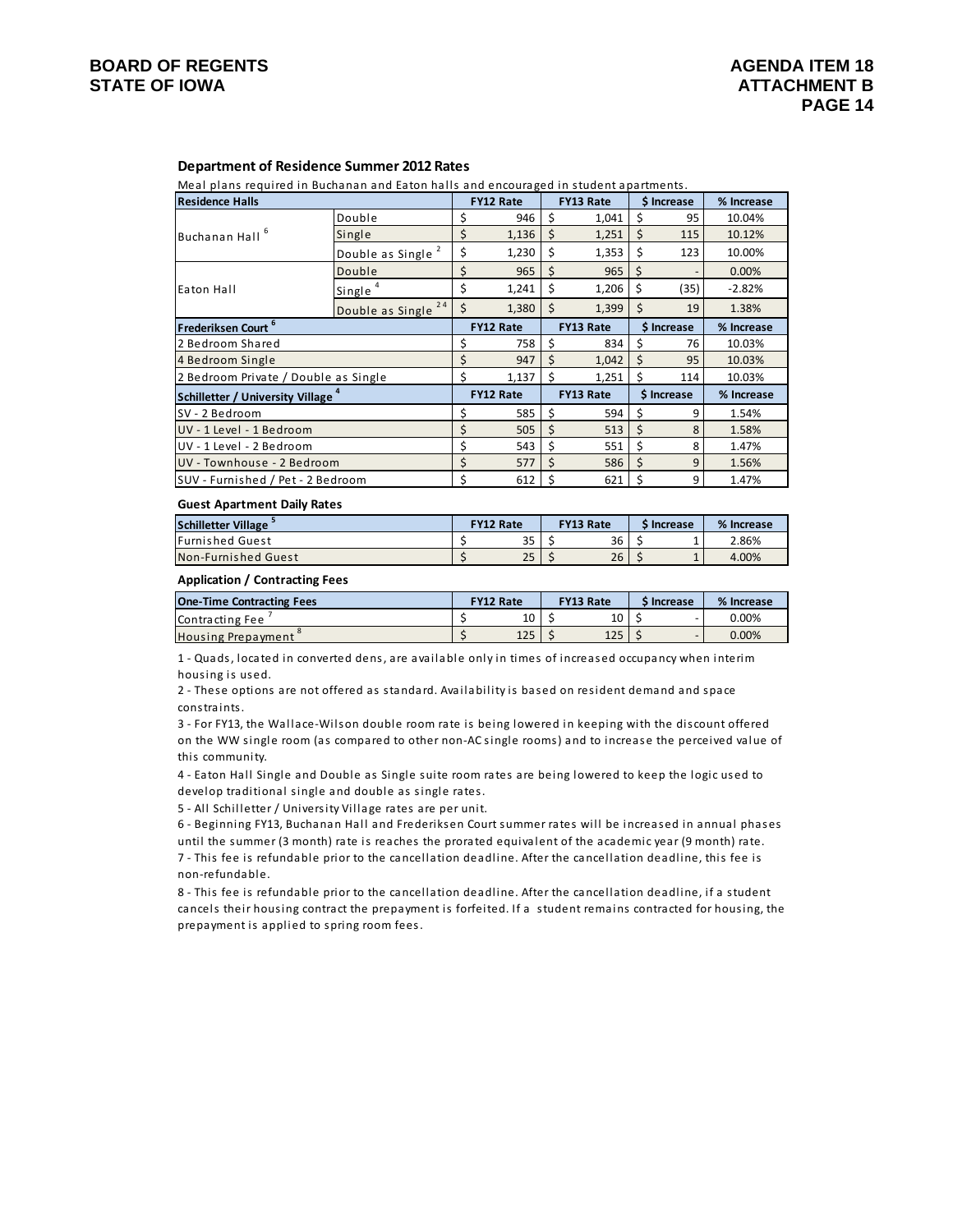# **BOARD OF REGENTS**<br> **BOARD OF REGENTS**<br> **BOARD OF IOWA**<br> **ATTACHMENT B**

## **ISU Dining Rates**

| <b>Academic Year Rates</b>                     |    |                  |     |                  |    |                          |            |
|------------------------------------------------|----|------------------|-----|------------------|----|--------------------------|------------|
| <b>Semester Meal Plans</b>                     |    | <b>FY12 Rate</b> |     | <b>FY13 Rate</b> |    | \$ Increase              | % Increase |
| Cyclone (304 meals and \$125 DD\$)             | \$ | 3,989            | \$  | 3,989            | S  |                          | 0.00%      |
| Cardinal (275 meals and \$150 DD\$)            | \$ | 3,964            | \$  | 3,964            | \$ | -                        | 0.00%      |
| Gold (225 meals and \$200 DD\$)                | \$ | 3,629            | Ŝ.  | 3,629            | Ŝ  | ۰                        | $0.00\%$   |
| Silver (175 meals and \$250 DD\$)              | \$ | 3,549            | Ś.  | 3,549            | Š. | ۰                        | 0.00%      |
| Bronze (125 meals and \$300 DD\$)              | Ś. | 2,906            | Ś   | 2,906            | Ś  |                          | $0.00\%$   |
| <b>Meal Blocks</b>                             |    | <b>FY12 Rate</b> |     | <b>FY13 Rate</b> |    | \$ Increase              | % Increase |
| 25 Meal Block                                  | \$ | 241              | Ś   | 241              | Ś  |                          | 0.00%      |
| 50 Meal Block                                  | \$ | 477              | Ś   | 477              | Ś  | $\overline{\phantom{0}}$ | 0.00%      |
| 75 Meal Block                                  | \$ | 707              | Ś   | 707              | Ś  | ٠                        | $0.00\%$   |
| 100 Meal Block                                 | Ś  | 933              | \$. | 933              | Ś  |                          | 0.00%      |
| Dining Dollar\$ - rates listed are per dollar. |    | <b>FY12 Rate</b> |     | <b>FY13 Rate</b> |    | \$ Increase              | % Increase |
| \$10-\$190 Dining Dollars (Face Value)         | Ş  | 1.00             | S   | 1.00             | Ş  |                          | 0.00%      |
| \$200-390 Dining Dollars (5.00% discount)      | \$ | 0.95             | \$  | 0.95             | \$ |                          | 0.00%      |
| \$400-590 Dining Dollars (7.50% discount)      | \$ | 0.93             | \$  | 0.93             | \$ |                          | $0.00\%$   |
| \$600 Plus Dining Dollars (10.00% discount)    | \$ | 0.90             | Ś   | 0.90             | Ś  |                          | 0.00%      |
|                                                |    |                  |     |                  |    |                          |            |

| <b>Summer Rates</b>                         |  |                   |              |                  |                   |            |
|---------------------------------------------|--|-------------------|--------------|------------------|-------------------|------------|
| <b>Meal Blocks</b>                          |  | <b>FY12 Rate</b>  |              | <b>FY13 Rate</b> | <b>S</b> Increase | % Increase |
| 25 Meal Block                               |  | 241               | S            | 241              |                   | 0.00%      |
| 50 Meal Block                               |  | 477               | S            | 477              |                   | 0.00%      |
| 75 Meal Block                               |  | 707               | ς            | 707              | S                 | 0.00%      |
| 100 Meal Block                              |  | 933               |              | 933              |                   | 0.00%      |
| Dining Dollar\$ Range                       |  | <b>FY12 Rate</b>  |              |                  |                   |            |
|                                             |  |                   |              | <b>FY13 Rate</b> | <b>S</b> Increase | % Increase |
| \$10-\$190 Dining Dollars (Face Value)      |  | 1.00 <sub>1</sub> |              | 1.00             |                   | 0.00%      |
| \$200-390 Dining Dollars (5.00% discount)   |  | 0.95              | <sub>S</sub> | 0.95             | S                 | 0.00%      |
| \$400-590 Dining Dollars (7.50% discount)   |  | 0.93              |              | 0.93             |                   | 0.00%      |
| \$600 Plus Dining Dollars (10.00% discount) |  | 0.90              |              | 0.90             |                   | 0.00%      |

### **Dining Center Door Rate**

|                  | <b>FY12 Rate</b> |       | <b>FY13 Rate</b> |       | <b>S</b> Increase |   | % Increase |  |
|------------------|------------------|-------|------------------|-------|-------------------|---|------------|--|
| <b>Breakfast</b> |                  | 8.50  |                  | 8.50  |                   |   | 0.00%      |  |
| Lunch / Dinner   |                  | 10.50 |                  | 10.50 |                   | - | $0.00\%$   |  |

The double room in Richardson Court (no AC) with the "Gold" meal plan is used for comparative purposes.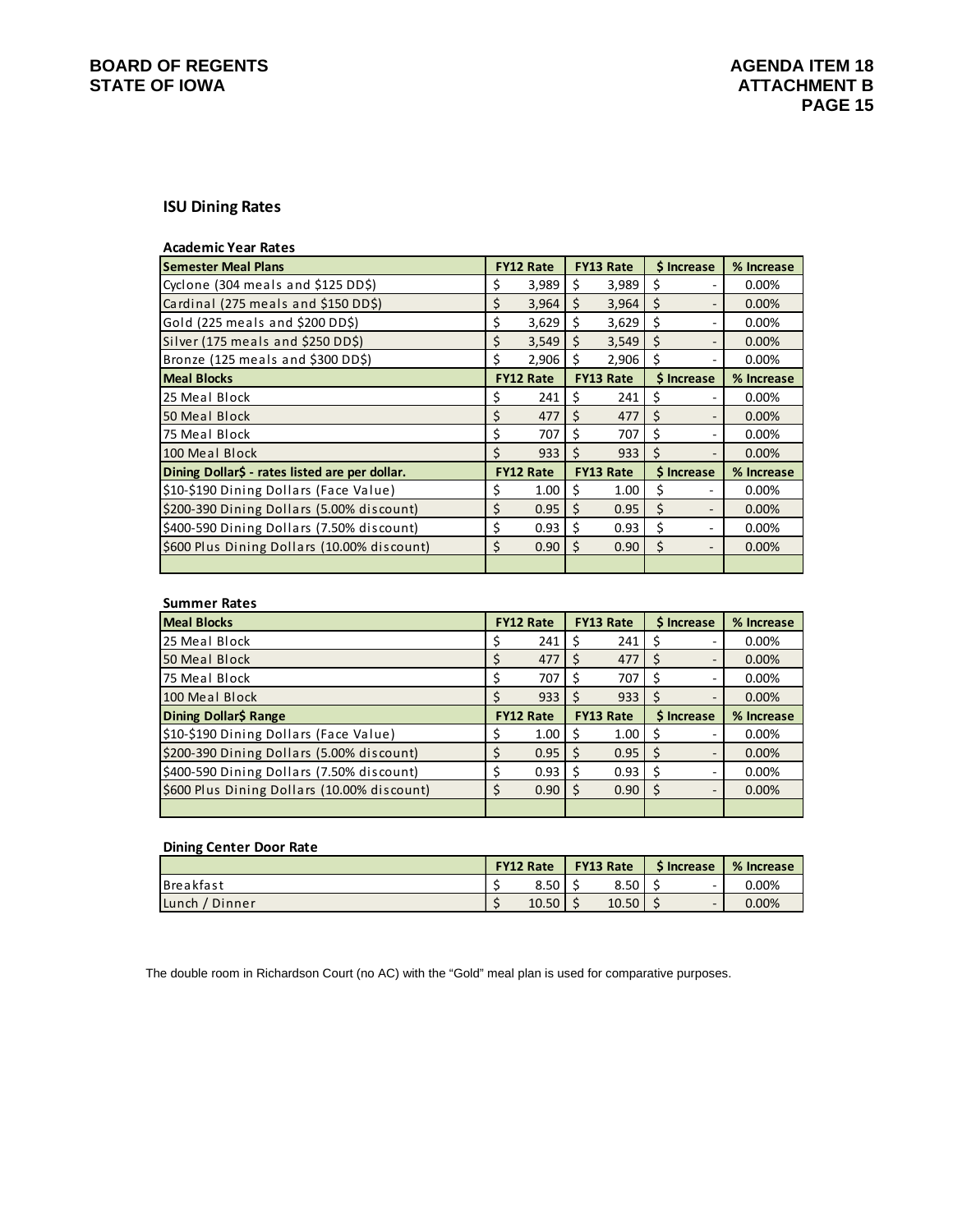# **UNIVERSITY OF NORTHERN IOWA DEPARTMENT OF RESIDENCE**

The Apartment Housing – Phase 1 construction project (Panther Village) is underway and will provide housing for 204 students beginning with the Fall 2012 semester (FY 2013). The facility will include a mix of two and four-person apartments with single occupancy bedrooms, in addition to single occupant studio apartments for physically disabled students. In December 2011, the Board approved the sale of \$24.9 million of dormitory revenue bonds for Phase 2a of Panther Village. The Phase 2a project will provide 246 beds in a mix of four, two, and single studio bedroom apartments beginning in FY 2014. The impact of these projects is included in the five-year plan and the preliminary FY 2013 budget.

At its February 2012 meeting, the Board approved the project description and budget for Phase 1 of the Redeker Center Expansion project. Agenda Item 15 requests approval of the project description and budget for Phase 2 of the project, which will provide additional dining seating, the expansion of the bakery/commissary, additional office support space, and a student computer and lounge area by constructing additions on the east and west corners of Redeker Center. The estimated cost of \$4,350,000 would be financed by proceeds from the sale of Dormitory Revenue Bonds.

## Five–Year Plan – page 18

- The Department of Residence's occupancy ratio has increased from 78.7% in FY 2005 to 93.8% in FY 2012. Occupancy projections are consistent with past trends, which continue to show increases in each undergraduate classification. Occupancy is projected to be close to full capacity beginning in FY 2014 and remaining through FY 2017. The new apartment complex reflects an increase in occupancy beginning in FY 2013 and again in FY 2014 based on research completed by the Department that off campus students will elect to reside on-campus given the addition of the Panther Village apartments. Students have signed contracts for all of the Panther Village Phase I apartments.
- In its ninth year, the University's Two-Year Advantage Plan allows students to commit to a two-year contract which keeps room and board rates at the same level for both years. Slightly more than half of the residents participate in the Plan.
- The University plans to spend approximately \$35.6 million from reserves from FY 2013 through FY 2017 on capital projects/improvements and fire/life safety projects. After several years of planned increases in reserve balances, they are projected to decline from the FY 2012 estimate of \$12.3 million to \$2.4 million by the end of FY 2017 as capital projects are completed. Funds will be committed as revenue is earned and adjustments will be made to the planned projects as necessary to maintain adequate reserves and a favorable debt coverage ratio.
- Installation of fire sprinklers in the residence halls continues to be a high priority. Fire sprinklers were installed during the summers in Hagemann Hall (2008), Dancer Hall (2009), Bender Hall (2010), and Shull Hall (2011). The project in Rider Hall will be completed this summer. The fiveyear plan includes completion of sprinkling all residence halls by FY 2016.

## FY 2013 Preliminary Budget – page 19

- Estimated FY 2012 revenues are \$0.6 million less than the budget due to a decrease in contract revenue from lower than budgeted occupancy partially offset by an increase in retail sales. Estimated FY 2012 expenses are also less than budget largely due to unfilled positions and modest reductions in utility usage. Thus, net revenues from operations for FY 2012 (before debt service and mandatory transfers) are estimated to be \$10.5 million, slightly higher than budget.
- The Department projects an increase in occupancy of 213 students in FY 2013 when compared to FY 2012 estimates due to the occupancy of Panther Village apartments, a continued increase in the class capture rate, and a projected enrollment increase.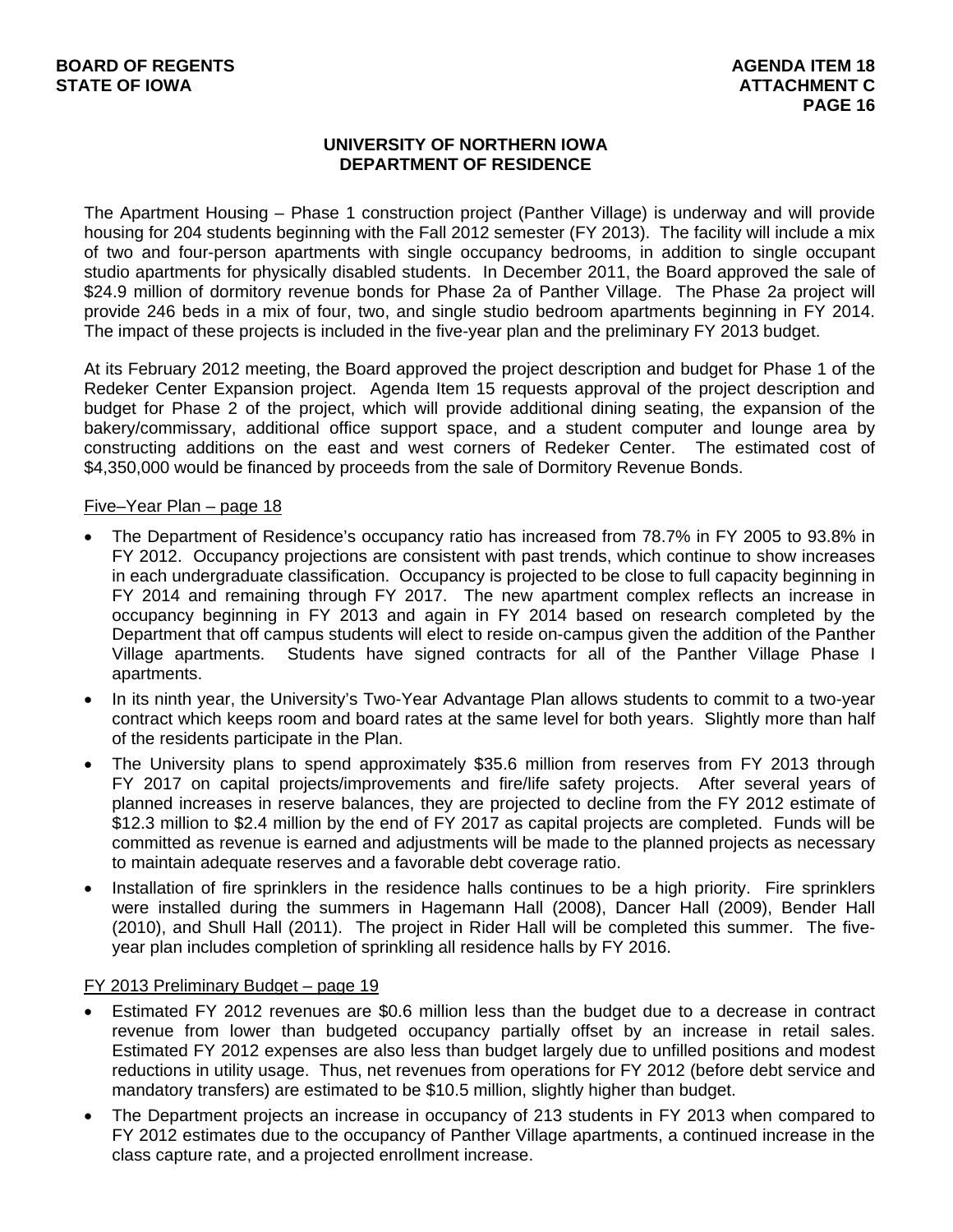- In August 2011, the Board approved the Bartlett Hall Renovation project. Bartlett Hall, currently used as a residence facility, will be renovated into faculty offices, seminar rooms, and laboratories. Bartlett Hall (368 beds) have been removed from capacity beginning in FY 2013.
- Shull Hall was reopened in FY 2006 consisting of "super single" rooms. With Bartlett Hall being taken off-line in FY 2013 and occupancy approaching capacity, Shull Hall will return to double occupancy in FY 2013 and will accommodate up to an additional 207 students.
- The preliminary budget for FY 2013 projects net revenues of \$11.0 million, slightly greater than FY 2012 estimates. The preliminary budget reflects a debt service coverage ratio of 220%, which exceeds the required 135% established by bond covenants.
- Proposed FY 2013 room and board rates are provided beginning on page 20. The proposed FY 2013 rate for the traditional double room with full board of \$7,597 represents a 2.3% increase when compared to FY 2012. Students in the second year of the Two-Year Advantage Plan will realize no increase in FY 2013 and will continue to pay FY 2012 room and board rates. A 0% increase is recommended for Hillside-Jennings University Apartments.
- The residence hall activity fee (\$20) pays for programming and activities in the residence halls. There is no proposed increase in the activity fee for FY 2013; it is listed separately on the proposed rate schedule.
- The Department of Residence currently charges students new to the Residence System a one-time \$25 nonrefundable application fee. Current residents that remain in the System do not pay the application fee to contract for subsequent years. There is no proposed change to the application fee.
- The outstanding bond principal was \$42.6 million as of June 30, 2011. This amount is currently \$66.1 million with the bond sale for Panther Village-Phase 2a in December 2011. The annual debt service included in the FY 2013 preliminary budget is \$5.0 million, substantially less than the FY 2012 budget due true interest costs on the December 2011 bond sale being approximately 1.1% less than budgeted. Also, the FY 2012 budget assumed a full year's interest expense as compared to seven months from the time of the actual bond issue.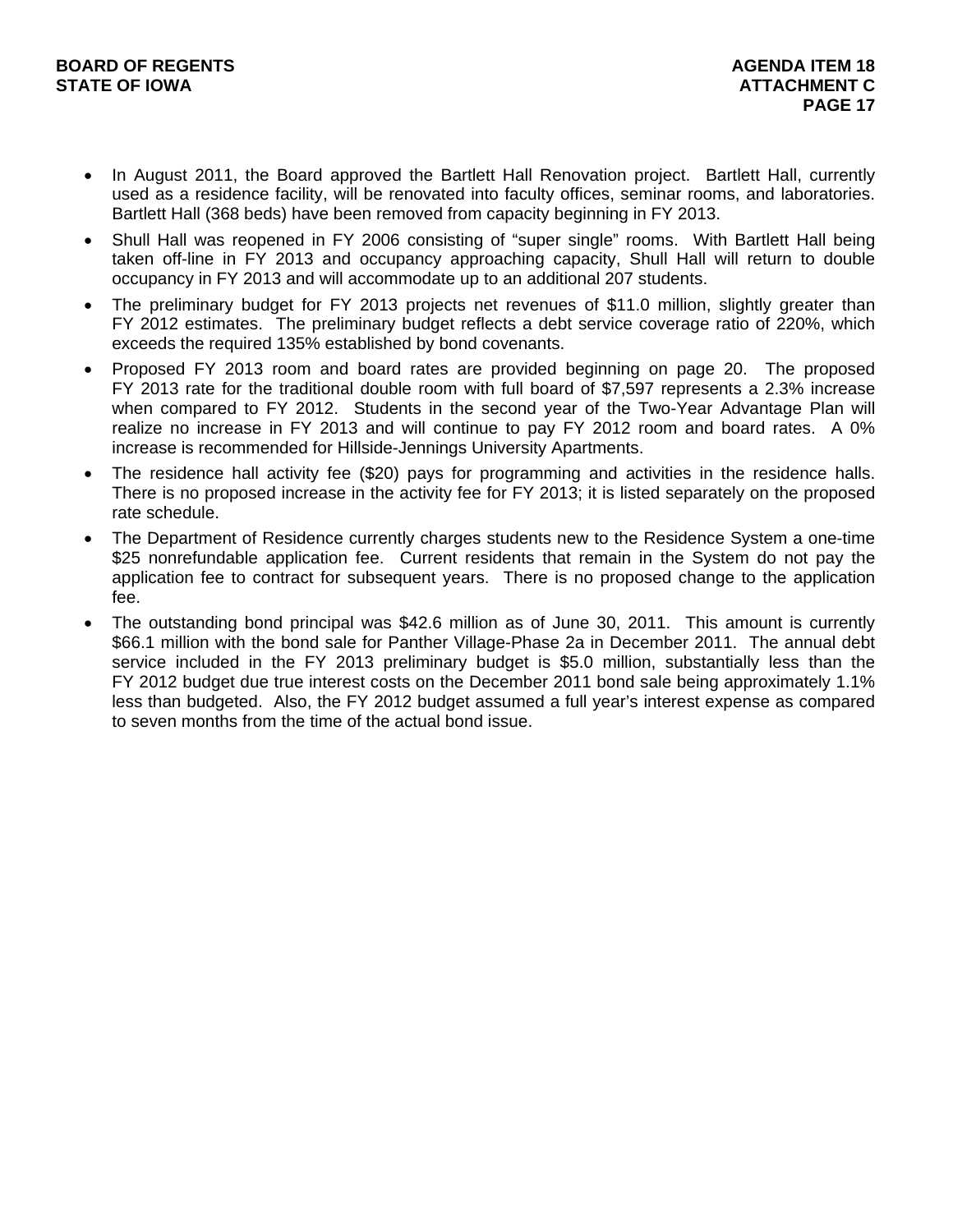# **BOARD OF REGENTS AGENER AGENERAL LIGE AGENERAL LIGE AGENERAL LIGE AGENERAL LIGE AGENERAL LIGE AGENERAL LIGE AGEN STATE OF IOWA ATTACHMENT C**  $\blacksquare$

### **University of Northern Iowa's Five Year Plan Summary Department of Residence** (Dollars in Thousands)

Actual Estimated Proposed FY 11 FY 12 FY 13 FY 14 FY 15 FY 16 FY 17 13,168 13,201 13,254 13,397 13,539 13,603 13,759 4,334 4,612 4,153 4,153 4,153 4,153 4,153 4,060 4,428 4,059 4,139 4,139 4,139 4,139 96.0% 93.7% 97.7% 99.7% 99.7% 99.7% 99.7% Apartment Housing 595 365 799 1,045 1,045 1,045 1,045 565 349 779 1,045 1,045 1,045 1,045 95.6% 95.0% 97.5% 100.0% 100.0% 100.0% 100.0% \$ 9,808 \$ 24,300 \$ 18,140 \$ 2,790 5,050 7,105 3,625 4,605 5,000 5,400 5,600 1,919 1,511 1,900 1,900 1,900 1,900 1,900 1,424 1,456 1,419 1,534 1,534 1,534 1,534 (a) Total Revenues 41,784 \$ 37,511 \$ 37,511 \$ 37,112 \$ 38,995 \$ 41,784 \$ 41,784 \$ 41,784 \$ 41,784 26,565 24,906 28,029 30,034 30,034 30,034 30,034 10,547 12,605 10,966 11,750 11,750 11,750 11,750 330 330 330 330 330 330 330 4,873 4,317 4,988 6,809 6,794 6,794 6,795 \$ 5,344 7,958 \$ 5,648 \$ 4,611 \$ 4,626 \$ 4,626 \$ 4,625 \$ (a) Beginning Balance 11,836 \$ 11,836 \$ 12,349 \$ 12,258 \$ 6,166 \$ 5,751 \$ 4,956 \$ 3,761 (b) Add Mandatory Transfers from (3d) 330 330 330 330 330 330 330 (c) Add Net to Voluntary Reserves from (3f) 7,958 5,344 5,648 4,611 4,626 4,626 4,625 (d) Less Improvements (2b) & Other Costs 7,775 5,765 12,070 5,356 5,751 6,151 6,351 (e) Year-End Balance 12,365 \$ 12,349 \$ 12,258 \$ 6,166 \$ 5,751 \$ 4,956 \$ 3,761 \$ 2,365 (f) Units Occupied (d) Occupancy Ratio (e) Current Operating Capacity (Units) (b) Improvements from Voluntary Reserves (g) Occupancy Ratio **2 - CAPITAL IMPROVEMENTS & REPAIRS** (a) Improvements from Bond Proceeds (c) Occupancy (permanent beds) **1 - ENROLLMENT & OCCUPANCY** Constant Dollars (a) Fall Enrollment Head Count Residence Hall Housing (b) Current Operating Capacity (# of beds) (c) Repairs from Current Revenues **4 - VOLUNTARY (UNRESTRICTED) RESERVES** (f) Net to Voluntary Reserves (d) Gross Square Feet Maintained (000's) (b) Less Expenditures (Excluding Univ O.H.) **3 - OPERATING REVENUES & EXPENDITURES** (c) Net Operating Revenues (d) Less Mandatory Transfers (e) Less Debt Service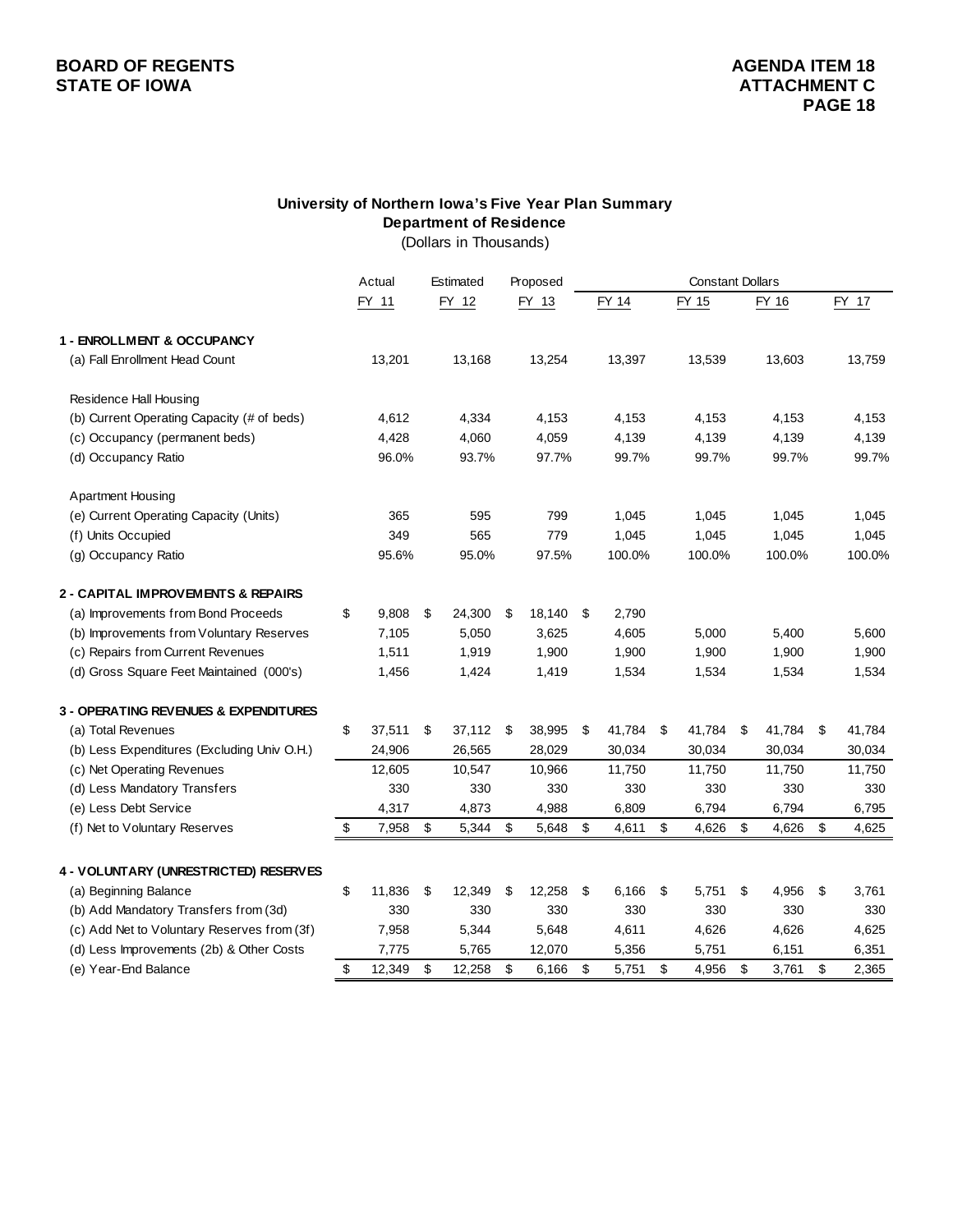# **BOARD OF REGENTS**<br> **BOARD OF REGENTS**<br> **BOARD OF IOWA**<br> **ATTACHMENT C**

# **University of Northern Iowa Residence System Preliminary Budget 2012-13**

|                                              |                  | Approved         |                  | Proposed         |
|----------------------------------------------|------------------|------------------|------------------|------------------|
|                                              | Actual           | <b>Budget</b>    | <b>Estimates</b> | <b>Budget</b>    |
|                                              | 2010-11          | 2011-12          | 2011-12          | 2012-13          |
| <b>OPERATIONS</b>                            |                  |                  |                  |                  |
| Revenues                                     | \$<br>37,510,653 | \$<br>37,675,032 | \$<br>37,111,733 | \$<br>38,995,051 |
| <b>Expenditures for Operations</b>           | 24,906,265       | 27,226,376       | 26,565,129       | 28,029,498       |
| Net Revenues                                 | 12,604,388       | 10,448,656       | 10,546,604       | 10,965,553       |
| % of Revenues                                | 33.6%            | 27.7%            | 28.4%            | 28.1%            |
| Debt Service (due July 1)                    | 4,317,379        | 5,772,924        | 4,872,938        | 4,987,986        |
| Mandatory Transfers                          | 330,000          | 330,000          | 330,000          | 330,000          |
| Net After Debt Service & Mandatory Transfers | \$<br>7,957,009  | \$<br>4,345,732  | \$<br>5,343,666  | \$<br>5,647,567  |
| % of Revenues                                | 21.2%            | 11.5%            | 14.4%            | 14.5%            |
| Debt Service Coverage Ratio                  | 292%             | 181%             | 216%             | 220%             |
| University Overhead Payment                  | \$<br>669,640    | \$<br>730,659    | \$<br>714,128    | \$<br>750,737    |
| <b>FUND BALANCES (June 30)</b>               |                  |                  |                  |                  |
| Revenue Fund                                 | \$<br>514,386    | \$               | \$               | \$               |
| Operation & Maintenance Fund                 |                  |                  |                  |                  |
| Improvement Fund                             | 4,899,222        | 3,603,889        | 3,886,222        | 3,603,222        |
| <b>System Fund</b>                           | 6,935,115        | 842,156          | 8,372,039        | 2,562,718        |
| Subtotal--Voluntary Reserves                 | 12,348,723       | 4,446,045        | 12,258,261       | 6,165,940        |
| Sinking Fund                                 |                  |                  |                  |                  |
| <b>Bond Reserve Fund</b>                     | 4,850,711        | 6,979,924        | 4,850,711        | 6,979,924        |
| <b>Bond Construction Fund</b>                | 5,375,849        | 3,202,300        | 5,945,849        |                  |
| Subtotal--Mandatory Reserves                 | 10,226,560       | 10,182,224       | 10,796,560       | 6,979,924        |
| <b>Total Fund Balances (June 30)</b>         | \$<br>22,575,283 | \$<br>14,628,269 | \$<br>23,054,821 | \$<br>13,145,864 |
| <b>REVENUES AND EXPENDITURES DETAIL</b>      |                  |                  |                  |                  |
| <b>Revenues</b>                              |                  |                  |                  |                  |
| Contracts                                    | \$<br>31,090,652 | \$<br>31,956,476 | \$<br>31,007,361 | \$<br>32,939,679 |
| <b>Interest</b>                              | 437,198          | 200,000          | 200,000          | 200,000          |
| Other Income                                 | 5,982,803        | 5,518,556        | 5,904,372        | 5,855,372        |
| <b>Total Revenues</b>                        | \$<br>37,510,653 | \$<br>37,675,032 | \$<br>37,111,733 | \$<br>38,995,051 |
| <b>Expenditures for Operations</b>           |                  |                  |                  |                  |
| Salaries, Wages & Benefits                   | \$<br>13,940,516 | \$<br>14,882,769 | \$<br>14,562,060 | \$<br>15,582,088 |
| Cost of Food or Goods Sold                   | 4,633,501        | 5,052,178        | 5,012,170        | 5,053,355        |
| <b>Other Operating Expense</b>               | 2,830,023        | 2,958,869        | 3,019,084        | 3,090,370        |
| <b>Utilities</b>                             | 1,991,241        | 2,415,192        | 2,145,180        | 2,338,743        |
| Repairs & Maintenance                        | 1,510,984        | 1,917,368        | 1,826,635        | 1,964,942        |
| <b>Total Expenditures</b>                    | \$<br>24,906,265 | \$<br>27,226,376 | \$<br>26,565,129 | \$<br>28,029,498 |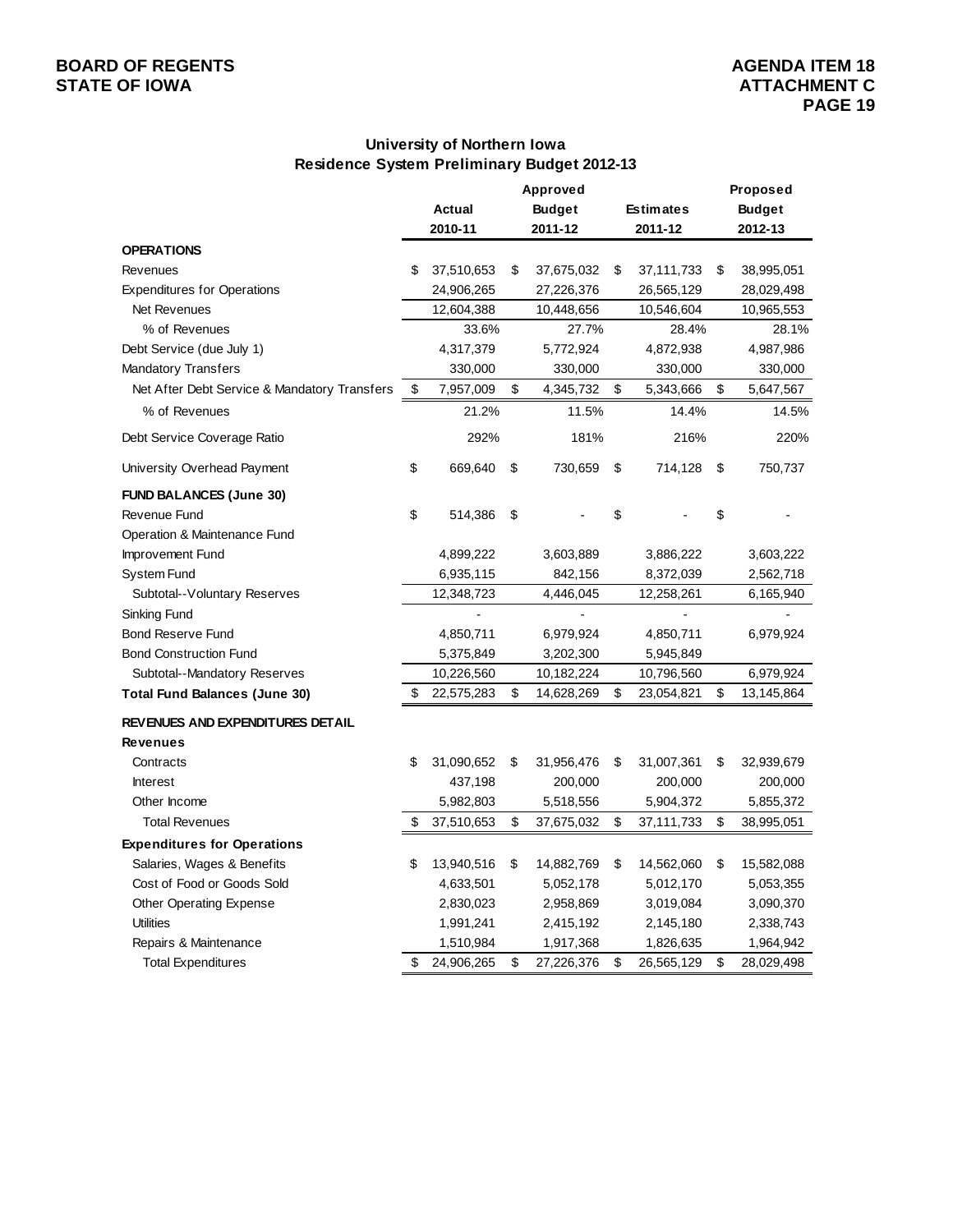## **UNIVERSITY OF NORTHERN IOWA PROPOSED RESIDENCE RATES ACADEMIC YEAR 2012‐13**

|                                 | <b>Room and Board Combined</b> |                   |          |          |  |  |  |  |
|---------------------------------|--------------------------------|-------------------|----------|----------|--|--|--|--|
|                                 | 2011-12                        | 2012-13           | \$       | %        |  |  |  |  |
| Residence Halls - Academic Year | Rate                           | Proposed rate (a) | Increase | Increase |  |  |  |  |
| Double Room w/meal plan         |                                |                   |          |          |  |  |  |  |
| Premium Plan (b)                | \$8,416                        | \$8,599           | \$183    | 2.2%     |  |  |  |  |
| Any 19 (b) - Full Board         | \$7,426                        | \$7,597           | \$171    | 2.3%     |  |  |  |  |
| 19 Plus (b)                     | \$7,751                        | \$7,925           | \$174    | 2.2%     |  |  |  |  |
| 14 Plus (b)                     | \$7,701                        | \$7,872           | \$171    | 2.2%     |  |  |  |  |
| Any $14(b)$                     | \$7,376                        | \$7,544           | \$168    | 2.3%     |  |  |  |  |
| Any 150                         | \$7,054                        | \$7,208           | \$154    | 2.2%     |  |  |  |  |
| 150 Basic                       | \$6,453                        | \$6,607           | \$154    | 2.4%     |  |  |  |  |
| Any 125                         | \$6,335                        | \$6,481           | \$146    | 2.3%     |  |  |  |  |
| 10 Plus                         | \$6,903                        | \$7,061           | \$158    | 2.3%     |  |  |  |  |
| Any 10                          | \$6,775                        | \$6,932           | \$157    | 2.3%     |  |  |  |  |
| Single room additional charge   | \$825                          | \$825             | \$0      | 0%       |  |  |  |  |
| Double room contracted as a     |                                |                   |          |          |  |  |  |  |
| single room additional charge   | \$1,200                        | \$1,200           | \$0      | 0%       |  |  |  |  |
| Lawther suite additional charge | ΝA                             | \$300             |          |          |  |  |  |  |

*(a) Students participating in the 2‐Year Advantage Plan will continue to pay 2011‐12 rates.*

*(b) Plans available to freshmen.*

| Overflow housing credit                                            | \$50 plus \$25 for each week beginning the third week |         |       |      |
|--------------------------------------------------------------------|-------------------------------------------------------|---------|-------|------|
| Residence Hall activity fee                                        | \$20                                                  | \$20    | \$0   | 0%   |
| Per day early arrival                                              | \$30                                                  | \$30    | \$0   | 0%   |
| <b>ROTH (Room only option)</b>                                     |                                                       |         |       |      |
| 8 Person Suite Double                                              | \$3,206                                               | \$3,280 | \$74  | 2.3% |
| 8 Person Suite Single                                              | \$4,438                                               | \$4,540 | \$102 | 2.3% |
| 6 Person Apt. Double                                               | \$3,776                                               | \$3,863 | \$87  | 2.3% |
| 6 Person Apt. Single                                               | \$5,283                                               | \$5,405 | \$122 | 2.3% |
| 4 Person Apt. Double                                               | \$3,776                                               | \$3,863 | \$87  | 2.3% |
| 4 Person Apt. Single                                               | \$5,283                                               | \$5,405 | \$122 | 2.3% |
| 2 Person Apt. Double                                               | \$4,636                                               | \$4,743 | \$107 | 2.3% |
| 2 Person Apt. Single                                               | \$6,130                                               | \$6,271 | \$141 | 2.3% |
| Panther Village (Room only option) *new rates                      |                                                       |         |       |      |
| 4 Person Bedroom                                                   |                                                       | \$5,940 |       |      |
| 2 Person Bedroom                                                   |                                                       | \$6,540 |       |      |
| Studio                                                             |                                                       | \$7,140 |       |      |
| Panther Village, ROTH, Hillside-Jennings and Off-Campus Meal Plans |                                                       |         |       |      |
| Any 10 meals per week                                              | \$3,169                                               | \$3,229 | \$60  | 1.9% |
| Any 150 block meal plan                                            | \$3,448                                               | \$3,505 | \$57  | 1.7% |
| Any 125 block meal plan                                            | \$2,729                                               | \$2,778 | \$49  | 1.8% |
| 150 Basic block plan                                               | \$2,847                                               | \$2,904 | \$57  | 2.0% |
| Any 5                                                              | \$1,629                                               | \$1,658 | \$29  | 1.8% |
| Any 100 Meal Deal                                                  | \$886                                                 | \$904   | \$18  | 2.0% |
| Any 60 Meal Deal                                                   | \$543                                                 | \$554   | \$11  | 2.0% |
| Any 20 Meal Deal                                                   | \$184                                                 | \$188   | \$4   | 2.2% |
| <b>Application Fee</b>                                             | \$25                                                  | \$25    | \$0   | 0.0% |